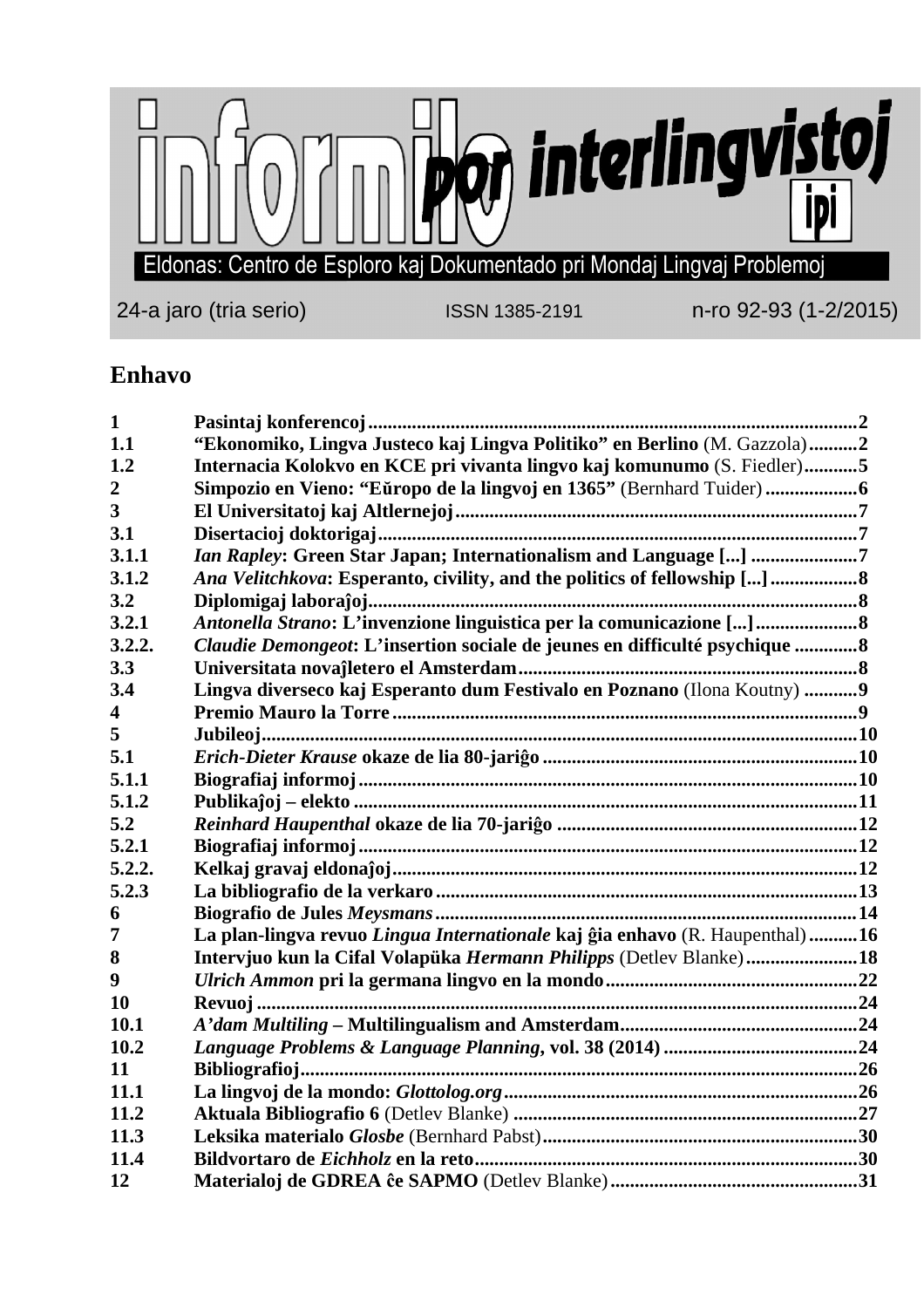# **1 Pasintaj konferencoj**

## **1.1 "Ekonomiko, Lingva Justeco kaj Lingva Politiko" en Berlino**

La 2-an kaj 3-an de marto 2015 en Humboldt-Universitato de Berlino okazis kolokvo sub la temo "Ekonomiko, Lingva Justeco kaj Lingva Politiko".

#### **Temo kaj celgrupo**

La celo de la Simpozio estis kunvenigi fakulojn el malsamaj fakaj tradicioj kaj aliroj por diskuti la sociajn kaj ekonomiajn efikojn de lingvaj politikoj, la efikon de lingva evoluo kaj lingva planado al justeco kaj malegaleco je la internacia kaj nacia niveloj, kaj la rilaton inter la demokrata decida procedo kaj lingva diverseco.

La celgrupo de la simpozio estis ekonomikistoj, filozofoj, socilingvistoj, respondeculoj pri lingva politiko kaj juristoj.

La ĝeneralaj temoj, kiujn la organizintoj indikis, estis:

- 1 Teoriaj modeloj de lingva justeco kaj lingva demokratio.
- 2 Taksado de la sociaj kaj ekonomiaj efikoj de lingva diverseco, lingva politiko kaj lingva evoluo.
- 3 Mezurado de la kostoj, avantaĝoj kaj distribuaj efikoj de lingvaj politikoj.
- 4 Lingvoj, lingvaj rajtoj kaj povo.
- 5 Multlingveco en la ekonomia vivo.

La kunveno do intence estis interfaka, ĉar la kompreno de la efiko de lingva evoluo kaj lingva politiko al la bonfarto kaj vivkondiĉoj de la homoj necesas multfakan aliron.

#### **Organizintoj kaj subtenintoj**

La Simpozio estis organizita de esplorgrupo pri ekonomiko kaj lingvoj de la Humboldt-Universitato en Berlino. Anoj de la grupo estas *prof-o d-ro Bengt-Arne Wickström* (gvidanto), *d-ro Michele Gazzola* kaj *s-ro Torsten Templin*. Temas pri interfaka esplorgrupo asociita al la Fakultato pri ekonomiko kaj entreprena administrado de la Humboldt-Universitato en Berlino aŭ al la Fakultato pri la sciencoj de kulturo, socio kaj edukado de la sama universitato.

Malavare finance subtenis la Simpozion (i) *Esperantic Studies Foundation* per la Centro de Esploro kaj Dokumentado pri Mondaj Lingvaj Problemoj (CED), (ii) la *Societo pri Ekonomiko* de la Humboldt-Universitato de Berlino (germane "Wirtschaftswissenschaftliche Gesellschaft" – WWG), kaj (iii) la *Fakultato pri la sciencoj de kulturo, socio kaj edukado* de la Humboldt-Universitato en Berlino. La organizintoj kore dankas la subtenintojn.

#### **Partopreninto***j*

Krom la tri organizintoj, partoprenis 46 homoj el 15 malsamaj landoj. Temas efektive pri partoprenintoj el pluraj fakoj, inkluzive ekonomiko, aplika lingvistiko, politikaj sciencoj, filozofio kaj homoj laborantaj en organizaĵoj kiuj prilaboras lingvajn politikojn.

La invititaj prelegantoj estis *prof-o d-ro David Robichaud* el la Fakultato pri filozofio de la Universitato de Otavo, Kanado, kaj *prof-o d-ro Jean-Claude Barbier* el la Centro pri ekonomikaj studoj de la Universitato Sorbono de Parizo.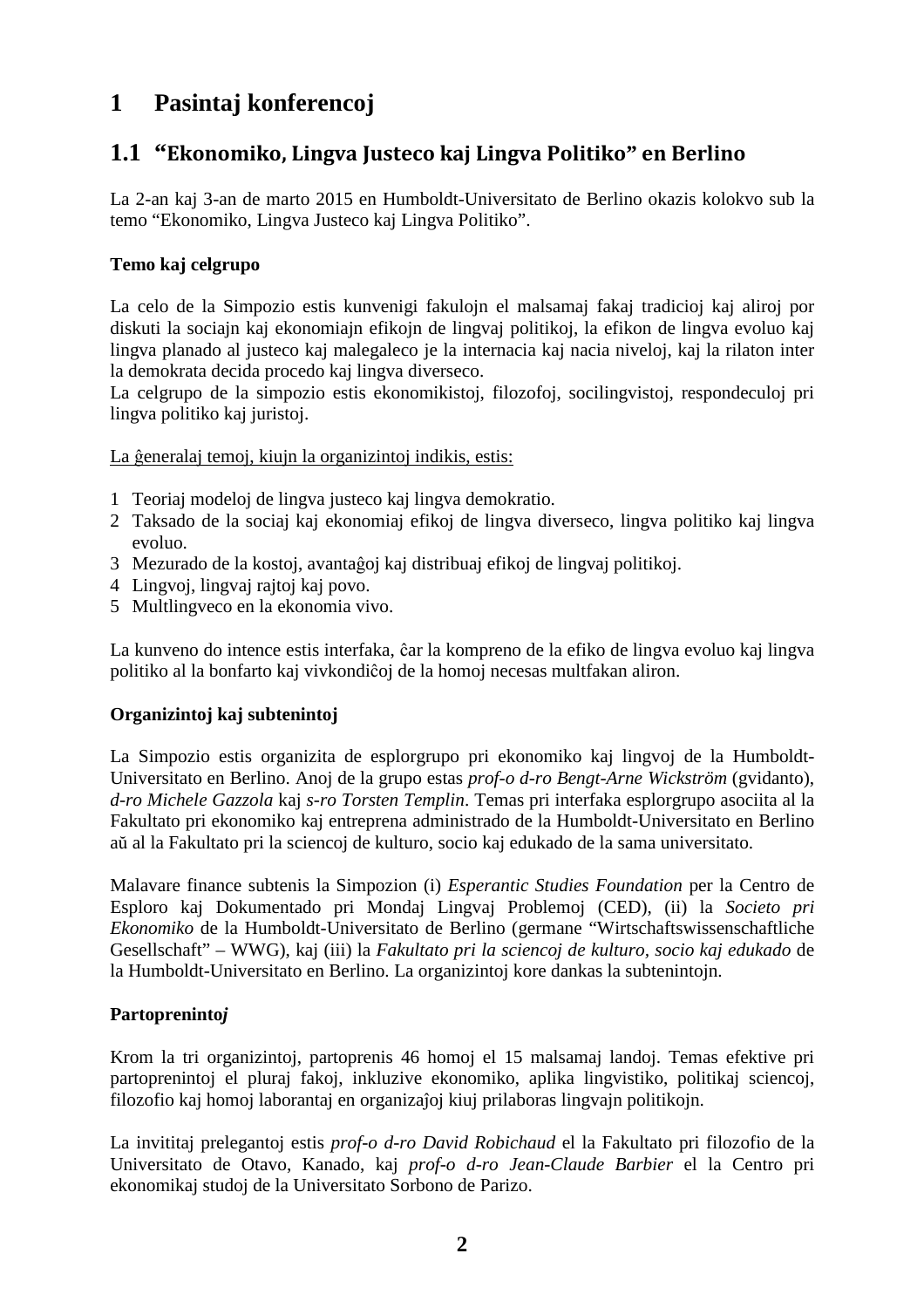#### **Programo**

La programo konsistis el du ĝeneralaj kaj 29 individuaj prelegoj organizitaj laŭ du paralelaj sesioj. Jen la listo:

#### Ĝeneralaj prelegoj

- 1 *David Robichaud*: "Linguistic Freedom without Linguistic Free-Riding"
- 2 *Jean-Claude Barbier*: "The Myth of English Language Competence in Europe and some of its Consequences"

#### Individuaj prelegoj

- 1 *John Edwards*: "The Power of Language, the Language of Power"
- 2 *Astrid von Busekist* kaj *Benjamin Boudou*: "Language and Immigration: What can be Expected from Newcomers"
- 3 *Ramon Caminal* kaj *Antonio di Paolo*: "Your Language or Mine?"
- 4 *Katalin Buzasi* kaj *Peter Foldvari*: "Languages, Human Capital and Wellbeing in Sub- Saharan Africa"
- 5 *Vittorio Dell'Aquila*, *Federico Gobbo* kaj *Gabriele Innàccaro*: "The Assessment of Sociolinguistic Justice: Parameters and Models of Analysis"
- 6 *Andrew Shorten*: "A Capabilities Approach to the Measurement and Assessment of Linguistic Disadvantage"
- 7 *Till Burckhardt*: "Linguistic Justice on the European Labour Market: Assessing the Freedom of Movement through a Capabilities Approach"
- 8 *Sonja Novak Lukanovič*, *Mojca Medvešek* kaj *David Limon*: "The Impact of Economy on Bilingualism: The Case of Ethnically Mixed Area in Prekmurje"
- 9 *Antonio di Paolo* and *Lorenzo Cappellari*: "Bilingual Schooling and Earnings: Evidence from a Language-in-Education Reform"
- 10 *Carla Bagna*, *Monica Barni* kaj *Sabrina Machetti*: "Language Policies for Migrants in Italy: Tension between Democracy, Decision-Making and Linguistic Diversity"
- 11 *Adil Ishag*: "Linguistic Rights and Language Policies in Sudan with Special Reference to Post-Arabicisation"
- 12 *Anuradha Kanniganti*: "Multilingual Economies and the Political Economy of Language: The Case of India"
- 13 *Konstantin Zamyatin*: "'Maintaining and Developing the Languages': Participation in Decision-Making and Support for Language Revival in Russia's Finno-Ugric Republics"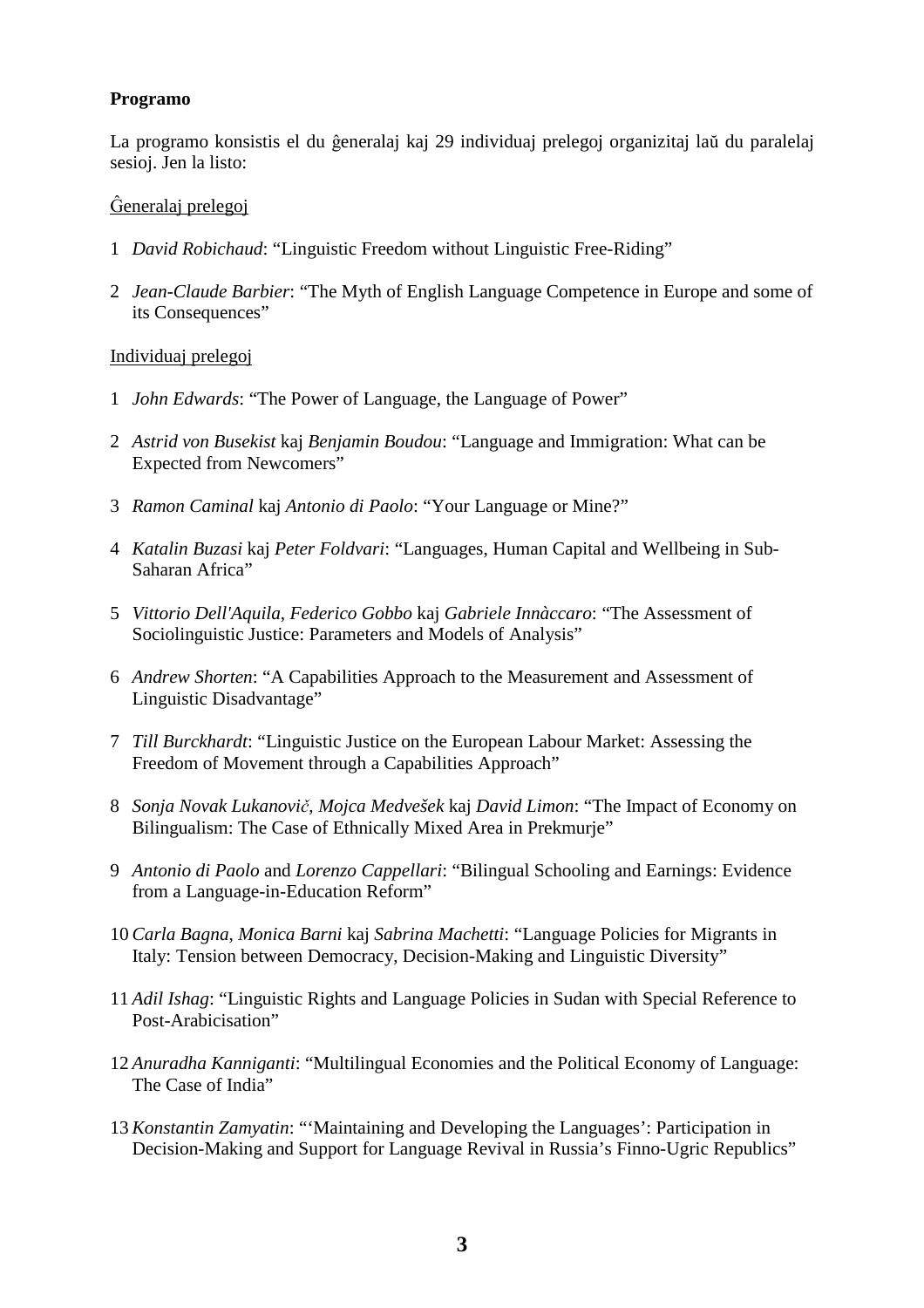- 14 *Ana Kedveš*: "Hammers, Tears and the Constitution: Discursive Legitimation Strategies in Anti-Cyrillic Protests in Croatia"
- 15 *Marianne Blattès*: "The Discourse of English as a Language for 'Socio-Economic Development': Risks and Consequences"
- 16 *Denis Kadochnikov*: "Languages, Regional Conflicts and Economic Development: Russia's Historical Case"
- 17 *Abdallah H. Al-Kahtany*: "Indigenous Literacies and Postcolonial Impact"
- 18 *Janne Väistö*: "Development of Nationalism and Language Policy: Mandatory Swedish Language Study in Finland"
- 19 *Zsombor Csata* kaj *László Marácz*: "New Positions and Opportunities for the Hungarian Minority in Romania's Transylvania: Institutional-Linguistic and Economic Perspectives"
- 20 *Reine Meylaerts*: "Language and Translation Policies in Context of Urban Superdiversity"
- 21 *Carsten Quell*: "Fairness, Efficiency and Accountability in Language Policy Regimes vs. Language Policy Implementation – a Practitioner's Perspective"
- 22 *Cyril Brosch*: "Muttersprachler und Lingua-Franca-Kommunikation ein Vergleich zwischen Englisch und Esperanto"
- 23 *Javier Alcalde*: "Linguistic Justice in the League of Nations"
- 24 *Dietrich Voslamber*: "How Choosing Working Languages in a Multilingual Organization?"
- 25 *Ilaria Driussi*: "Language between Hard and Soft Power"
- 26 *Carmen Álvarez-García*: "Handling Multilingualism in Internationalization Management: A Study on Export Firms in Andalusia (Spain)"
- 27 *Tobias Schroedler*: "Recent Socio-Economic Developments in Ireland and their Implications for the Language Policy Debate"
- 28 *François Nemo*: "Denying Linguistic Rights: From Prejudice and Denigration to Corrective Recognition"
- 29 *Rubén Fernández Asensio*: "Language policies in the Kingdom of Hawaiʻi: Reassessing Linguicism"

La detaloj pri la prelegintoj, ilia reta adreso kaj la resumoj de ĉiuj prelegoj estas publike haveblaj en la oficiala programo de la Simpozio, kiu estas publikigita ĉe: www.wiwi.huberlin.de/justice

La programo inkludis du ĝeneralajn prezentojn pri la nuna esploro de la grupo REAL.

(1) *Michele Gazzola* prelegis pri la projekto "LAPO" ("Lingva justeco kaj lingva politiko en Eŭropa Unio"), finance subtenita de la svisa scienca fondaĵo inter novembro 2011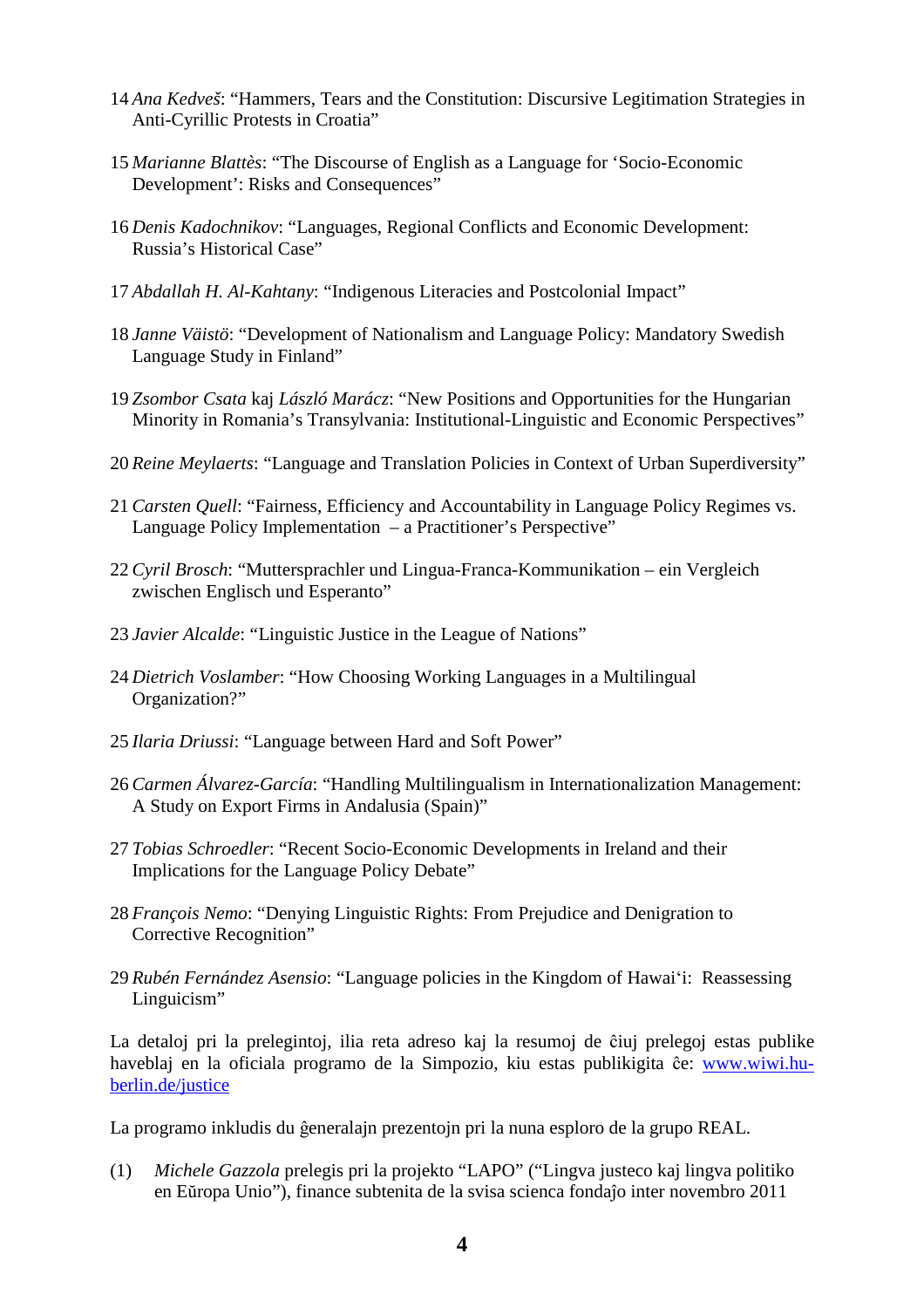kaj aprilo 2013 kaj de Eŭropa Uunio inter majo 2013 kaj aprilo 2015. Rezultoj de la projekto LAPO estas parte haveblaj en Esperanto en la artikolo "Lingva justeco: kiel taksi ĝin? La ekzemplo de Eŭropa Unio", en Vergara, José-Antonio (red.), Aktoj de la 67a Sesio de la Internacia Kongresa Universitato. Roterdamo: Universala Esperanto-Asocio, pp. 74-89, (2014). Pli da informoj pri la projekto oni povas trovi ĉe http://www.michelegazzola.com/lapo\_en.html

(2) *Torsten Templin* prezentis la esploran agadon de la grupo REAL ene de la eŭropa projekto MIME ("Movebleco kaj inkluziveco en multlingva Eŭropo"). *Prof-o d-ro François Grin* (Universitato de Ĝenevo, Svislando), kiu estas la kunordiganto de la projekto, donis ĝeneralan enkondukon al MIME. Temas pri esplorprojekto pri multlingveco en Eŭropo, financata per la 7-a Kadra Programo de la Eŭropa Komisiono, al kiu partoprenas 22 sciencaj organizaĵoj el 16 eŭropaj landoj. Uzante novigan interdisciplinan aliron, MIME generos kompleksan aron da politike gravaj proponoj determinantaj la prilingvajn politikojn kaj strategiojn, kiuj plej bone kunigas 'moveblecon' kaj 'inkluzivecon'. La projekto komenciĝis en marto 2014 kaj daŭros ĝis aŭgusto 2018. Pli da informoj ĉe www.mime-project.org.

Dum la ĝenerala parto de la programo, *Bengt-Arne Wickström* prezentis la agadon kaj la celojn de *Esperantic Studies Foundation* kaj de la *Societo pri Ekonomiko* de la Universitato Humboldt de Berlino.

#### **Lingva reĝimo**

La kunveno estis multlingva.

Oni akceptis prelegproponojn en la sekvaj lingvoj: angla, Esperanto, franca, germana, hispana kaj itala. La angla lingvo estis la ĉefa laborlingvo de la Simpozio sed oni rajtis prelegi ankaŭ en la aliaj lingvoj, kondiĉe ke oni provizu diapozitivojn en la angla.

Tiu ĉi multlingva trajto hodiaŭ tute ne plu estas kutima en internaciaj konferencoj. La plej granda parto de la partoprenintoj elektis la anglan kiel laborlingvon.

Tamen, unu prelego okazis en la germana kaj unu en Esperanto. Esperanto-parolantoj estis proksimume 15% de la partoprenintaro.

Redaktis: *Michele Gazzola*

## **1.2 Internacia Kolokvo en KCE pri vivantaj lingvo kaj komunumo**

De la 27-a de februaro ĝis la 2-a de marto 2015 en la Kultura Centro Esperantista in La Chaux-de-Fonds (Svislando) okazis internacia kolokvo kun la titolo "Vivanta lingvo de vivanta komunumo".

La programo enhavis la sekvajn prelegojn:

Christer Kiselman: *La lingvoj de Zamenhof 1878-2015: rapida trarigardo de rapida lingva evoluo* 

Giorgio Silfer *Kio estas lingvo, laŭ diversaj kaj diverĝaj lingvopolitikoj en la nuna Esperantio* 

Carlo Minnaja *Poeto kun popolo: ho animleva scio!*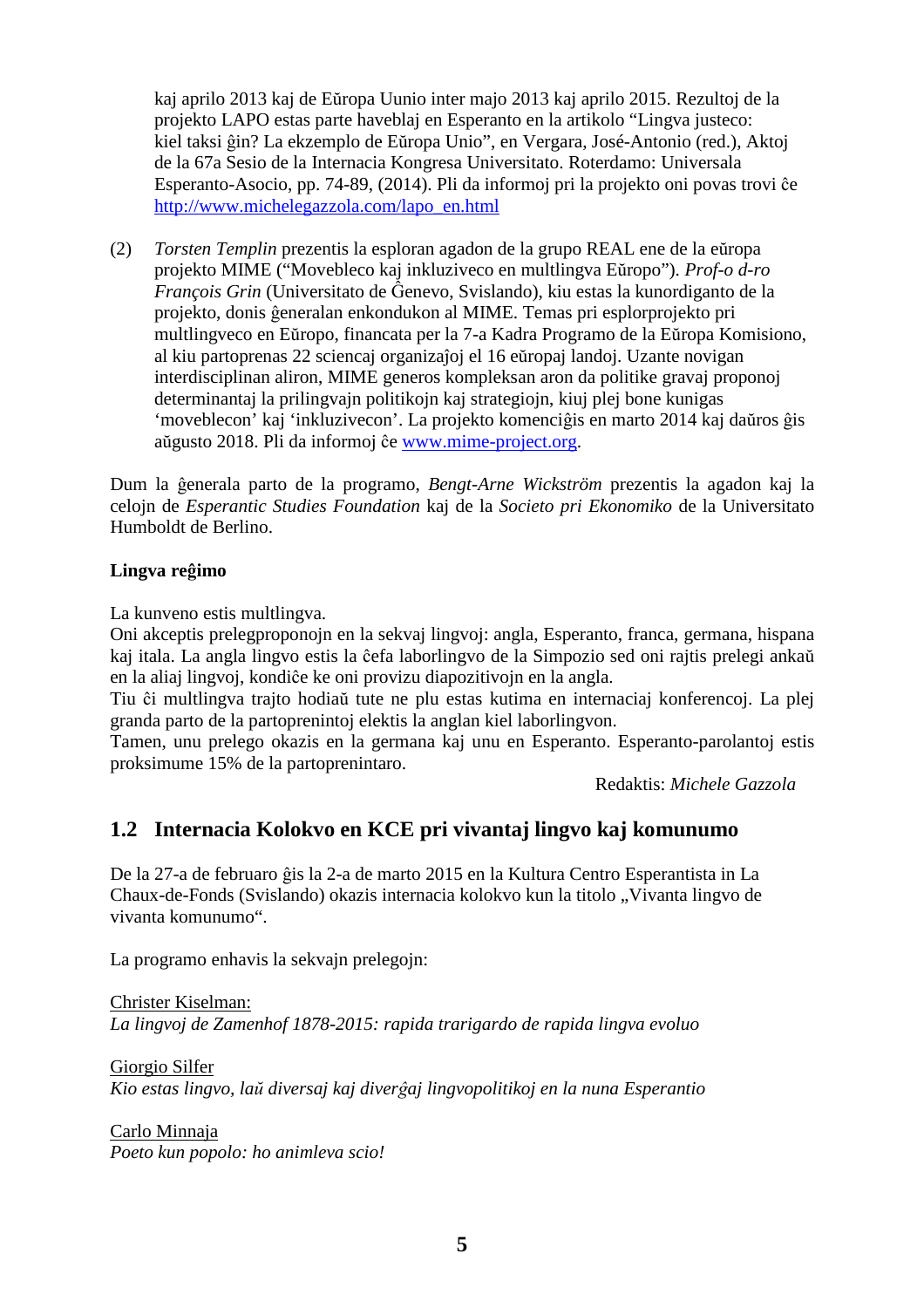Sabine Fiedler *Frazeologio kiel pruvo de esprimriĉeco kaj viveco: la ekzemplo de Esperanto* 

György Nanovfszky *La socilingvistika situacio en Indonezio: ĉu vivanta planlingvo de naciŝtata komunumo?* 

Zlatoje Martinov *Niaj retgazetoj: reala lingvo kaj virtuala komunumo?* 

Giorgio Silfer *Kion postuli por esperanta lingvotestado?* 

La prelegoj aperos en la revuo "Literatura Foiro". La kolokvo estis karakterizata de interesaj kaj altnivelaj diskutoj kaj donis eblecon por pensigaj interparoladoj dum paŭzoj pri esperantologiaj kaj aliaj temoj. Krome estis kulinaraj kulminoj kaj vizitoj de la fame konata Internacia Horloĝa Muzeo en La Chaux-de-Fonds kaj de la plej bela framasona loĝio en Svislando. *Claude Gacond* gvidis tra la *Centro pri Dokumentado kaj Esploro pri la Lingvo Internacia / Centre de documentation et d'étude sur la langue internationale (CDELI)* en la Urba Biblioteko.

*Sabine Fiedler* 

## **2 Simpozio en Vieno: "Eŭropo de la lingvoj en 1365"**

Okaze de la jubilea jaro de la Universitato de Vieno oni planas ellabori plurfoje tavoligitan mapon, kiu dokumentu la lingvan multecon, kiu regis en Eŭropo en la fondojaro de la Universitato de Vieno. Lige al tio oni ne nur procedos laŭ pure geografiaj vidpunktoj sed klopodos videbligi ankaŭ la kompleksan multecon de lingvoj, la situaciojn de plurlingvecoj kaj lingvaj kontaktoj, kiuj jam karakterizis la malfruan mezepokan Eŭropon.

Kadre de la solenaĵo okaze de la 650-jariĝo de la Universitato la projekto estu prezentata publikeco-efike dum septembro 2015. Por tio oni invitos internaciajn ekspertojn. Kadre de simpozio oni traktos problemojn de la historia esplorado de la eŭropa lingva pejzago, inter alie jenajn demandojn:

 Kiel ni povus esplori la socian dinamikon kaj la reciprokajn rilatojn inter la lingvoj de la 14-a jarcento?

 Kion ni povus scii, kiel ni povis ion ekscii, pri tiuj lingvoj, kiuj ankoraŭ vivis dum la 14-a jarcento sed nuntempe estas malmulte dokumentitaj aŭ de kiuj nur spuroj (substratoj) konserviĝis en la nuntempe parolataj lingvoj?

 Kiel formiĝas nia bildo pri la kontinueco kaj ŝanĝiĝo en la lingvo-historio? Kiel oni periodigas la historion de lingvoj en fruaj, malfruaj, mezaj, tre malfruaj ktp. epokoj?

**Dato**: Septembro 18-19, 2015

Loko: Universitato de Vieno, prelegejo de anglistiko (http://anglistik.univie.ac.at/), sur la universitata "campus" (http://campus.univie.ac.at/, korto 8)

**Pliaj informoj:**: http://linguae1365.univie.ac.at/

(Laŭ informoj de *Bernhard Tuider*)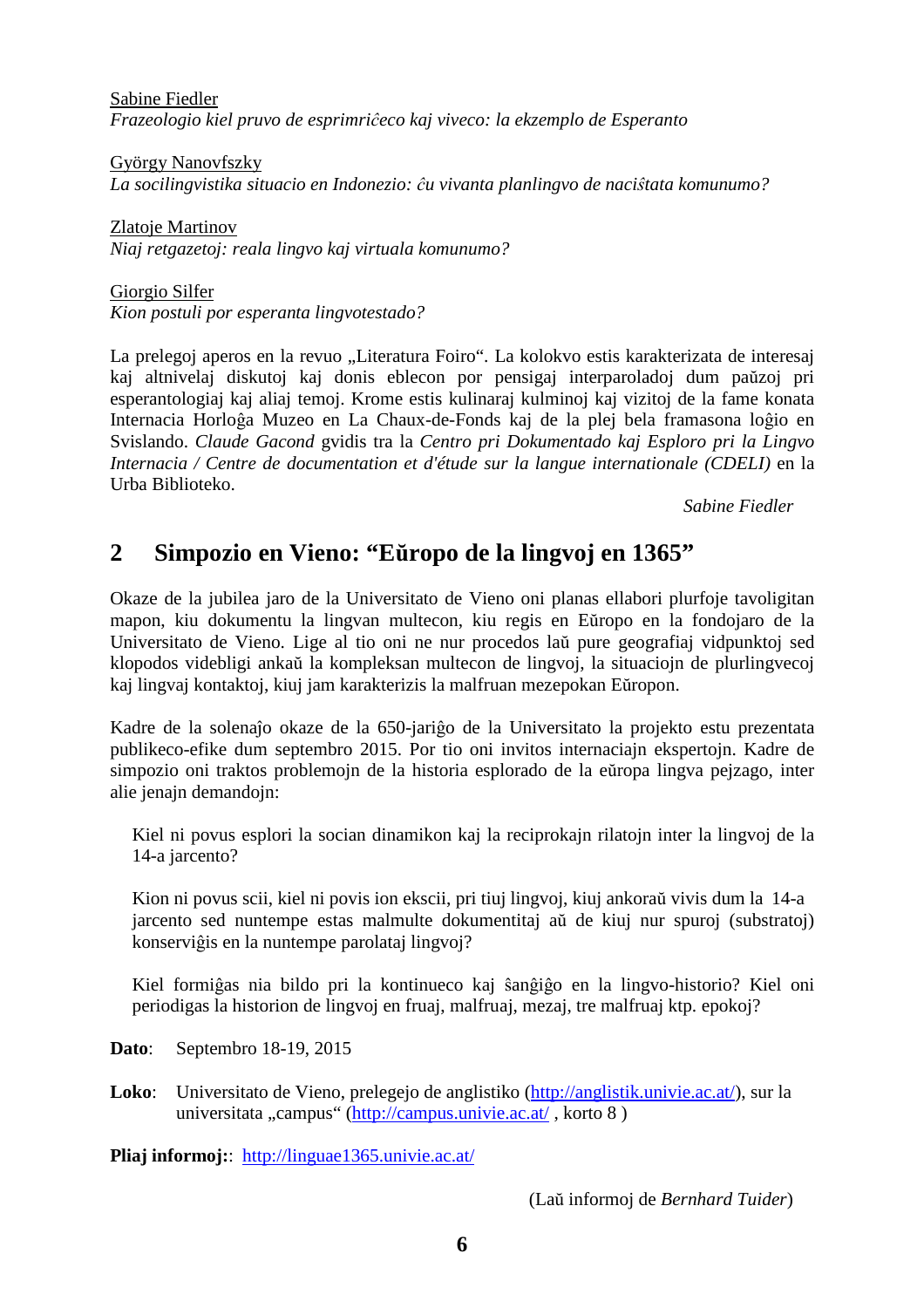# **3 El Universitatoj kaj Altlernejoj**

**Antaŭrimarko**: Ne ekzistas klara internacia normo pri studo-finaj universitataj titoloj.

En multaj landoj, laŭ usona modelo, post almenaŭ 2-3-jara studo oni povas fariĝi *Bakalaŭro* (Bachelor, BA).

Post almenaŭ 5-jara studo oni ricevas la titolon de "*Diplomito* pri la fako x" (ekz. Dipl.-Inĝ.), aŭ "*Master*" (MA, aŭ "*Magister*", Mgr). En kelkaj landoj post tia studado oni fariĝas "*Doktoro*" (ofte nomata "malgranda doktoro", aparte se temas pri juro aŭ medicino, en Italio ekz. *Dott*.).

Pli kaj pli internacie disvastiĝas la kutimo – kvankam apenaŭ en Germanio – , ke "doktoro" estu komparebla al la angla *PhD* (en kelkaj orienteŭropaj landoj siatempe "kandidato de scienco", ruse *'kandidat nauk'*), kiu post fino de almenaŭ 5-jara studado postulas apartan seriozan kaj defendendan disertacion. Disertacioj doktorigaj do ofte rilatas al tiu "PhDdoktoreco".

Nur en kelkaj mezeŭropaj landoj, inter alie en Germanio kaj Pollando oni konas la habilitacian doktorecon (doctor habilitatus, *Dr. habil*.; aŭ doctor scientiae, *Dr. sc*.), kiun oni ricevas post defendo de dua disertacio kaj kiu ebligas ricevi la profesornivelan instrurajton (*Facultas docendi* aŭ *Venia legendi*). Tiu dua doktoreco krome estas kondiĉo por esti nomumota universitata profesoro (en Germanio: eksterordinara, honoraria, orda profesoroj).

## **3.1 Disertacioj doktorigaj**

## **3.1.1** *Ian Rapley***: Green Star Japan: Internationalism and Language…**

Rapley, Ian (2013): *Green Star Japan: Internationalism and Language in the Japanese Esperanto-Movement, 1906-1944*. Oxford. University of Oxford, Pembroke College, 273 p.

### **Abstract**

The planned language Esperanto achieved popularity in early twentieth century Japan, inspiring a national movement which was the largest outside Europe. Esperanto was designed to facilitate greater international and inter-cultural communication and understanding; the history of the language in Japan reveals a rich tradition of internationalism in Japan, stretching from the beginnings of the movement, in the wake of the Russo-Japanese war, through the end of the Pacific war, when, for a brief period, organised Esperanto in Japan ceased.

Building upon existing studies of internationalism amongst elite opinion makers in Japan, this history of Esperanto reveals unexpected examples of internationalism amongst the broader Japanese public, a number of competing conceptions of the international world, and their realisation through a range of transnational activities.

Esperanto was at once an intellectual phenomenon, and a language which could be put into immediate and concrete practice.

The diversity of social groups and intellectual positions within the Japanese Esperanto community reveals internationalism and cosmopolitanism, not as well defined, static concepts, but as broad spaces in which different ideas of the world and the community of mankind could be debated.

What linked the various different groups and individuals drawn into the Japanese Esperanto movement was a shared desire to make contact with, and help to reform, the world beyond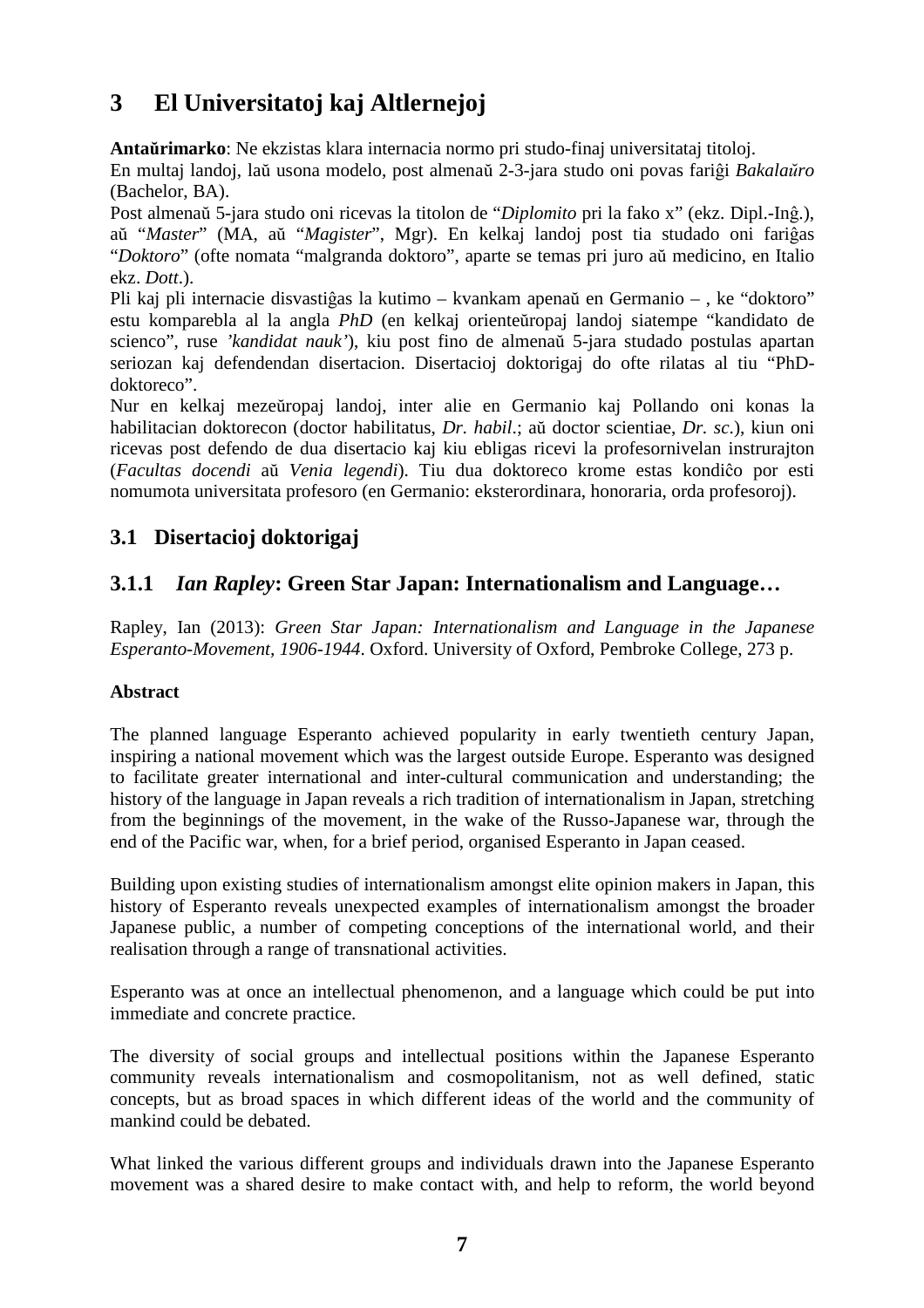Japan's borders, as well as a shared realisation of the vital role of language in making this contact possible.

From radical socialists to conservative academics, and from Japanese diplomats at the League of Nations to members of rural communities in the deep north of Japan, although their politics often differed, Japanese Esperantists came together to participate in the re-imagining of the modern world; in doing so they became part of a transnational community, one which reveals insights into both modern Japanese history, and the nature of internationalism.

## **3.1.2** *Ana Velitchkova***: Esperanto, civility, and the politics of fellowship**

Velitchkova, Ana (2014): *Esperanto, civility , and the politics of fellowship. A cosmopolitan movement from the eastern european periphery*. Notre Dame (Indiana/US), Graduate Program in Peace Studies and Sociology, Gvidanto: Omar Lizardo, 161 p.

## **3.2 Diplomigaj laboraĵoj**

### **3.2.1** *Antonella Strano***: L'invenzione linguistica per la comunicazione internazionale …**

Strano, Antonella (2013/14): *L'invenzione linguistica per la comunicazione internazionale e l'Esperanto.* Palermo: Università degli studi di Palermo, Facoltà di lettere e filosofia. Gvidantino: Luisa Brucale, 63 S.

(Pri italaj interlingvistikaj studofinaj disertacioj vidu:

 Astori, Davide (2014, Red.): *La Premio "G. Canuto" por magistriĝa disertacio pri Interlingvistiko kaj Esperantologio*. Milano: Itala Esperanto-Federacio, 223 p.

### **3.2.2 Claudie Demongeot: L'insertion sociale de jeunes en difficulté psychique…**

Demongeot, Claudie (2003): *L'insertion sociale de jeunes en difficulté psychique au moyen de l'Espéranto.* Nancy: Université Nancy 2, Institut Régional du travail. Gvidantoj: Henri Oldache, Thierry Choffat, Thierry Saladin.

La kompletan tekston oni trovas ĉe: http://mulhouse.esperanto.free.fr/claudy/memuaro.htm

### **3.3 Universitata novaĵletero el Amsterdam**

Kiel konate *prof. Federico Gobbo* komence de 2014 transprenis de *prof. Wim Jansen* la katedron Interlingvistiko/Esperanto en la Universitato de Amsterdam. Federico Gobbo daŭrigas la bonan tradicion de novaĵletero pri la agado de la katedro, kiun komencis prof. Jansen. Jansen ĝin redaktis ĝis n-ro 23.

Kiu volas sekvi la evoluon de la agado de la katedro povus ricevi la PDF-version de la novaĵletero "La Katedro" de federico.gobbo@gmail.com.

La 13-an de marto 2015 prof. Gobbo prezentis sian solenan enkondukan prelegon en la universitato:

 *Interlinguïstiek, een vak voor meertaligheid* (Interlingvistiko – fako por plurlingveco).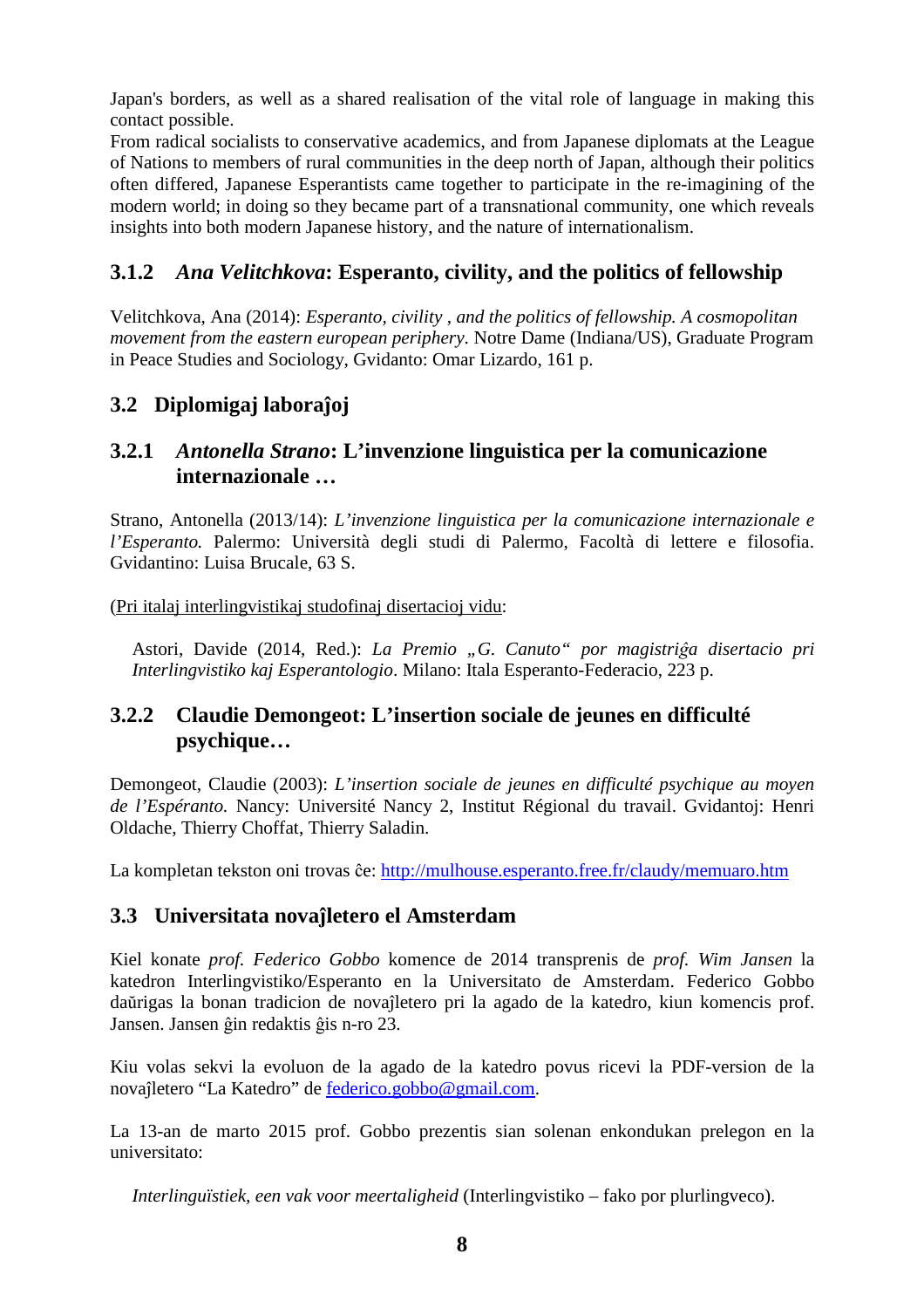### **3.4 Lingva diverseco kaj Esperanto dum Festivalo en Poznano**

La *Festivalo de Sciencoj kaj Artoj* estas kutima printempa aranĝo, kie universitataj fakoj prezentas allogan programon por la interesiĝantoj, ĉefe por mezlernejanoj. La teamo de la **Interlingvistikaj Studoj de UAM** (*Michael Farris* kaj *Ilona Koutny* kun du doktoriĝantoj *Ida Stria* kaj *Michael Kozicki* kaj ĉina kolegino *Chung-Yi Wang*) per sia programo "*Kiel venki lingvajn barojn*" altiris elstare multajn partoprenantojn (50 gelernantojn kun siaj instruistoj).

Post mallonga prelego pri lingva diverseco okazis konkurso pri lingvoj, konciza prezento de Esperanto, ankaŭ per poemo kaj muziko. La retejo *Lingvo.info* kaj la broŝuro *Malkovru Esperanton* estis proponataj por pluaj informoj, la partoprenantoj kontente foriris kun informiloj kaj skribiloj de lingvo.info.

*Ilona Koutny*, Gvidanto de Ia Interlingvistikaj Studoj

## **4 Premio Mauro La Torre**

Kvankam la limdatoj por partopreni la konkurson por 2015 jam longe pasis, ni tamen informas pri la konkurso, ĉar ĝi okazos ĉiujn duan jaron. Do, la sekva konkurso okazos en 2017. *Red.* 

La *Internacia Ligo de Esperantistaj Instruistoj (ILEI),* kunlabore kun la *Familio La Torre*

anoncis konkurson pri esplor-laboro en unu el la kampoj, en kiuj laboris la karmemora prezidanto de ILEI Mauro La Torre (1946-2010)

Vidu la prezenton pri li ĉe: http://edukado.net/biblioteko/panteono?iid=10.

En 2011 la Komitato de ILEI elektis *Profesoron Mauro La Torre* Honora Membro.

La esplor-kampoj por la konkurso estas jenaj

- —Aplikoj de lingvoteknologio al Esperanto kun rezultaj vortaroj aŭ pli ĝeneralaj lingvosciencaj pritraktoj
- —Interkultura edukado per Esperanto
- —Instruado de Esperanto kaj iloj por instrui Esperanton
- —Perfektigaj kursoj por instruantoj de Esperanto
- —Retaj kursoj pri Esperanto

—Evoluo de la vorttrezoro de Esperanto tratempe kaj nuntempe

La kandidato devos anonci sian intencon partopreni kaj sian temon ĝis la unua de Januaro 2017.

La ILEI estraro kaj la familio La Torre tiam starigos juĝ-komisionon en rilato kun la temo de la esplor-laboro. La esplor-laboro devas esti dokumentita kaj priskribita en raporto de almenaŭ 20 A4-paĝoj, maksimume 30 paĝoj.

La laboraĵo estu transdonita en reta formo al ilei.prezidanto@gmail.com ĝis la 30-a de Aprilo 2017 por la dua okazigo de la konkurso, kaj en papera formo po unu ekzemplero al la familio La Torre, al ILEI kaj al la ĵurio (la kandidato ricevos la stratadresojn de la ricevontoj) (entute kvin ekzempleroj). La anonco pri la gajninto okazos antaŭ la 30-a de Junio 2017.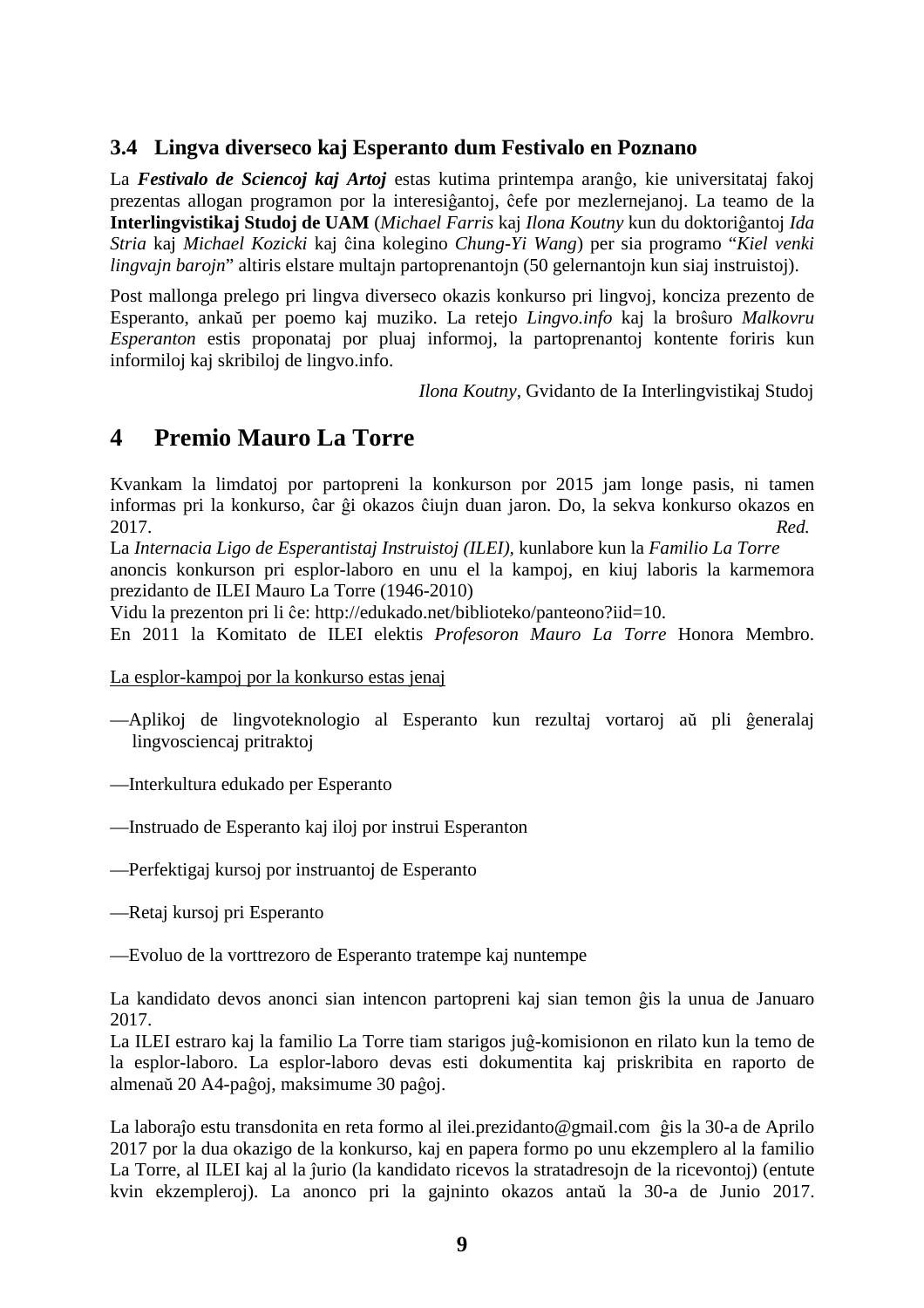La gajninto devos sendi ok paperajn ekzemplerojn de sia laboraĵo, tio estas po unu, al diversaj gravaj bibliotekoj en la mondo laŭ la programo de ILEI "Ni Savu Niajn Semojn".

La premio konsistas el sumo de 500 EUR.

ILEI retenas al si la rajton eventuale aperigi la gajnintan raporton.

La premio estos transdonita la unuan fojon en la jaro 2015 okaze de la 48-a ILEI-Konferenco en Oostende, Belgio, kaj anoncita dum la 100-a Universala Kongreso de UEA en Lille, Francujo.

La konkurso okazos poste ĉiun duan jaron. En ĉiu konkursjaro la premio estos transdonita en la tiujara konferenco de ILEI kaj pli vaste prezentita en la samjara Universala Kongreso de UEA.

Ekzistas interna regularo inter ILEI kaj la familio La Torre pri la starigo, konsisto kaj laboro de la ĵurio. *Mireille Grosjean*, prezidanto de ILEI

# **5 Jubileoj**

### **5.1** *Erich-Dieter Krause* **okaze de lia 80-jariĝo**

*Prof. Dr. habil. Erich-Dieter Krause* la 12-an de aprilo 2015 festis sian 80-an naskiĝtagon, okaze de tio IpI postdate kaj kore gratulas kaj publikigas kelkajn informojn pri la jubileulo.

Prof. Krause apartenas al la gvidaj specialistoj en Germanio pri la indonezia lingvo. Krom tio, kiel konate, li verkis la plej bonajn kaj plej ampleksajn Esperanto-vortarojn por germanoj.

## **5.1.1 Biografiaj informoj**

Erich-Dieter Krause naskiĝis la 12-an de aprilo 1935 en la saksa urbo Auerbach/Germanio. Post la studo de sinologio kaj indoneziistiko en la Orientazia Instituto de la Universitato de Leipzig li aldonis plurjaran studadon de biblioteko-scienco en Humboldt-Universitato de (orienta) Berlino.

De 1960-1962 li laboris kiel tradukisto kaj interpretisto por la angla en la Unio de Burmo (nuntempe: Respubliko de la Unio de Myanmar). Post tiu laboro sekvis lia okupo kiel tradukisto kaj interpretisto en la Respubliko de Indonezio (1965-1968).

De 1968-1979 li laboris kiel fakulo pri aziaj sciencoj en la Universitata Biblioteko de Leipzig (de 1977-1979 kiel vicdirektoro de la biblioteko).

Lia scienca kariero komenciĝis en 1974 per la defendo de 406-paĝa doktoriga disertacio pri fremdaj influoj al la leksiko de la indonezia lingvo (Bahasa Indonesia), kun aparta atento al la angla-usona influo (Friedrich-Schiller-Universitato Jena). Ekde 1979 li estis scienca supera asistanto en la Universitato de Leipzig por la fako indoneziistiko, instruado kaj esplorado, kie post habilitacio en 1992 li estis nomumita profesoro por la samaj fakoj.

Se temas pri liaj sinengaĝoj en la medio de Esperanto, menciindas lia aktivado kiel studento dum la 1950-aj jaroj, kiuj altiris multajn junulojn, kiuj poste en GDREA ludis gravan rolon. Prof. Krause ankaŭ estis membro de la Centra Estraro de GDREA.

En 1986 li elektiĝis membro de la Akademio de Esperanto kaj en 1998 membro de la redakta komitato de la revuo Esperantologio/ Esperanto Studies.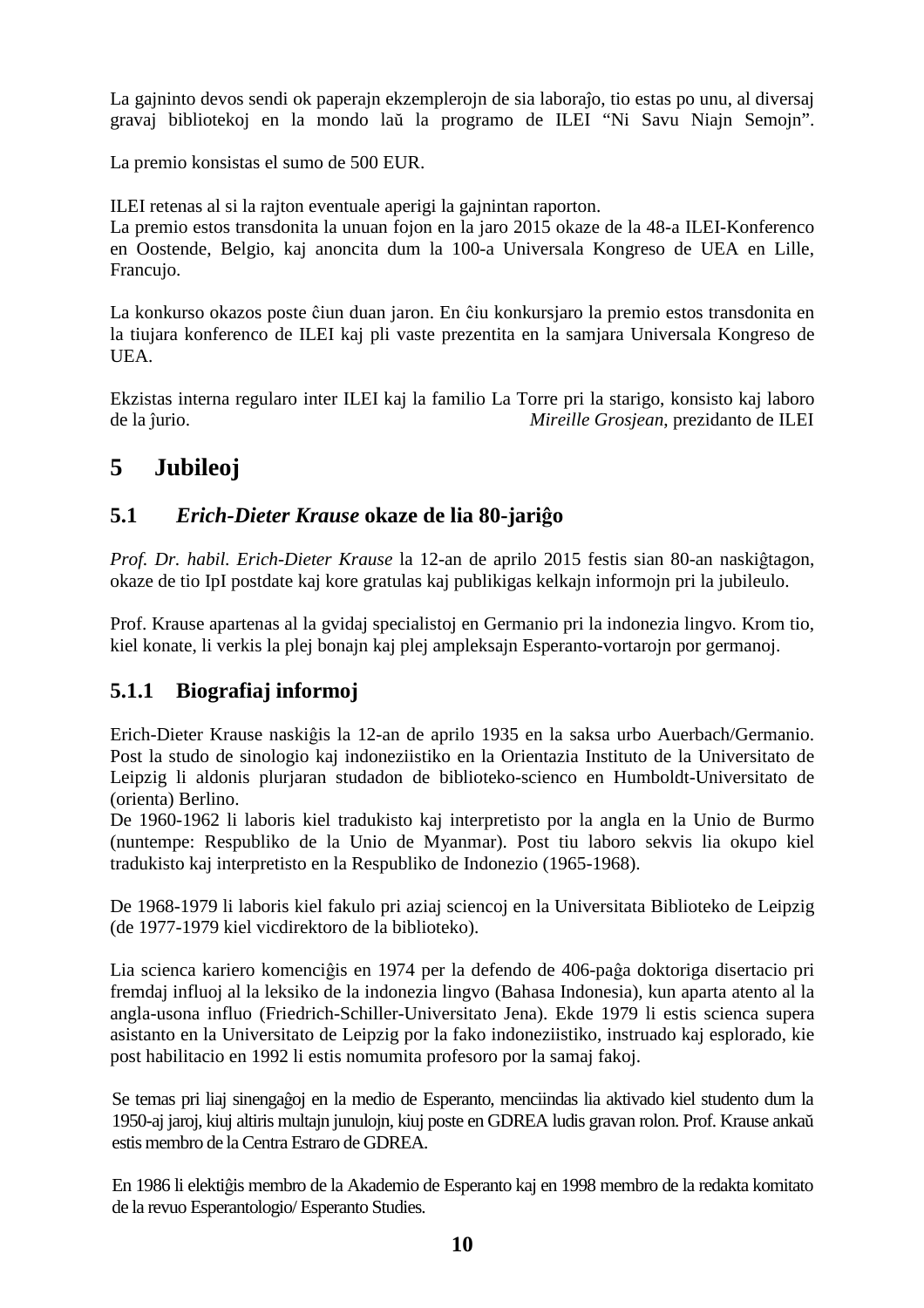### **5.1.2 Publikigaĵoj – elekto**

La ĉefaj publikigaĵoj de Erich-Dieter Krause (monografioj) troviĝas sur la kampo de leksikografio (indonezia lingvo kaj Esperanto) kaj instruado (indonezia lingvo).

*Taschenwörterbuch Esperanto-Deutsch*. Leipzig: Verlag Enzyklopädie 1967. 190 p. (5 eldonoj). (malgranda vortaro, t.n. 'poŝvortaro')

*Deutsch-Indonesisches Gesprächsbuch*. Leipzig: Verlag Enzyklopädie 1970. 231 p. (Post la ortografia reformo de la indonezia lingvo la libro estis prilaborita kaj aperis en 1983 sub la titolo *Gesprächsbuch Deutsch-Indonesisch. Buku Percakapan Jerman-Indonesia*. 214 p., dua eldono 1987, funde prilaborita eldono en 2003 ĉe Buske, Hamburgo (germana-indonezia konversacia libro)

*Taschenwörterbuch Deutsch-Esperanto*. Leipzig: Verlag Enzyklopädie 1971. 279 p. (La kvara korektita eldono en 1989) (malgranda vortaro, t.n. 'poŝvortaro').

*Lehrbuch der indonesischen Sprache*. Leipzig: Verlag Enzyklopädie 1978. 367 p. (ses eldonoj, la sesa en 2004 ĉe Buske, Hamburg, 404 p.) (germana lernolibro por la indonezia lingvo)

*Wörterbuch Deutsch-Esperanto*. Leipzig: Verlag Enzyklopädie 1983 kaj München: Langenscheidt/Verlag Enzyklopädie 1993. 596 S. [40.000 kapvortoj kaj parolturnoj]

*Wörterbuch Indonesisch-Deutsch*. Leipzig: Verlag Enzyklopädie 1985. 492 p. [47.500 kapvortoj kaj parolturnoj] (12-a eldono en Leipzig 1990; 2 licencitaj eldonoj en Munkeno ĉe Langenscheidt; krome licencitaj eldonoj por Indonezio en Jakarta, eldonejo Dian Rakyat 1991 kaj 1994.)

*Kompaktwörterbuch Esperanto. Esperanto-Deutsch. Deutsch-Esperanto*. 469 S. Leipzig, Berlin: Langenscheidt/Verlag Enzyklopädie 1995 (kunbindaĵoj de la du poŝvortaroj).

*Großes Wörterbuch Esperanto-Deutsch*. XVII, 882 S. [80.000 kapvortoj kaj parolturnoj] Hamburg: Buske 1999.

*Großes Wörterbuch Deutsch-Indonesisch*. XI, 1057 S. [100.000 kapvortoj kaj parolturnoj] Hamburg: Buske 2002.

*Großes Wörterbuch Deutsch-Esperanto*. XVII, 1679 S. [l60.000 kapvortoj kaj parolturnoj] Hamburg: Buske 2007.

*Großes Wörterbuch Indonesisch-Deutsch*. XIV, 742 S. [72.500 kapvortoj kaj parolturnoj] Hamburg: Buske 2010.

Prof. Krause krom tio verkis diversajn studojn en fakaj revuoj kaj esperantistaj periodaĵoj, krome vojaĝraportojn, recenzojn kaj ekspertizojn. Li kunlaboris pri germana lernolibro por Esperanto (pri la leksikografia parto).

Li faris diversajn prelegojn, i.a. kadre de la 14-a Internacia Kongreso de Lingvistoj 1987 en Berlino, krome kadre de diversaj konferencoj de la germana Societo pri Interlingvistiko (Gesellschaft für Interlinguistik e.V.). Pri problemoj de la leksikografio de Esperanto li prelegis i.a. dum la Universalaj Kongresoj de Esperanto en Varsovio, Roterdamo kaj Brighton, krome en konferencoj en Szczecin kaj Tatranska Lomnica.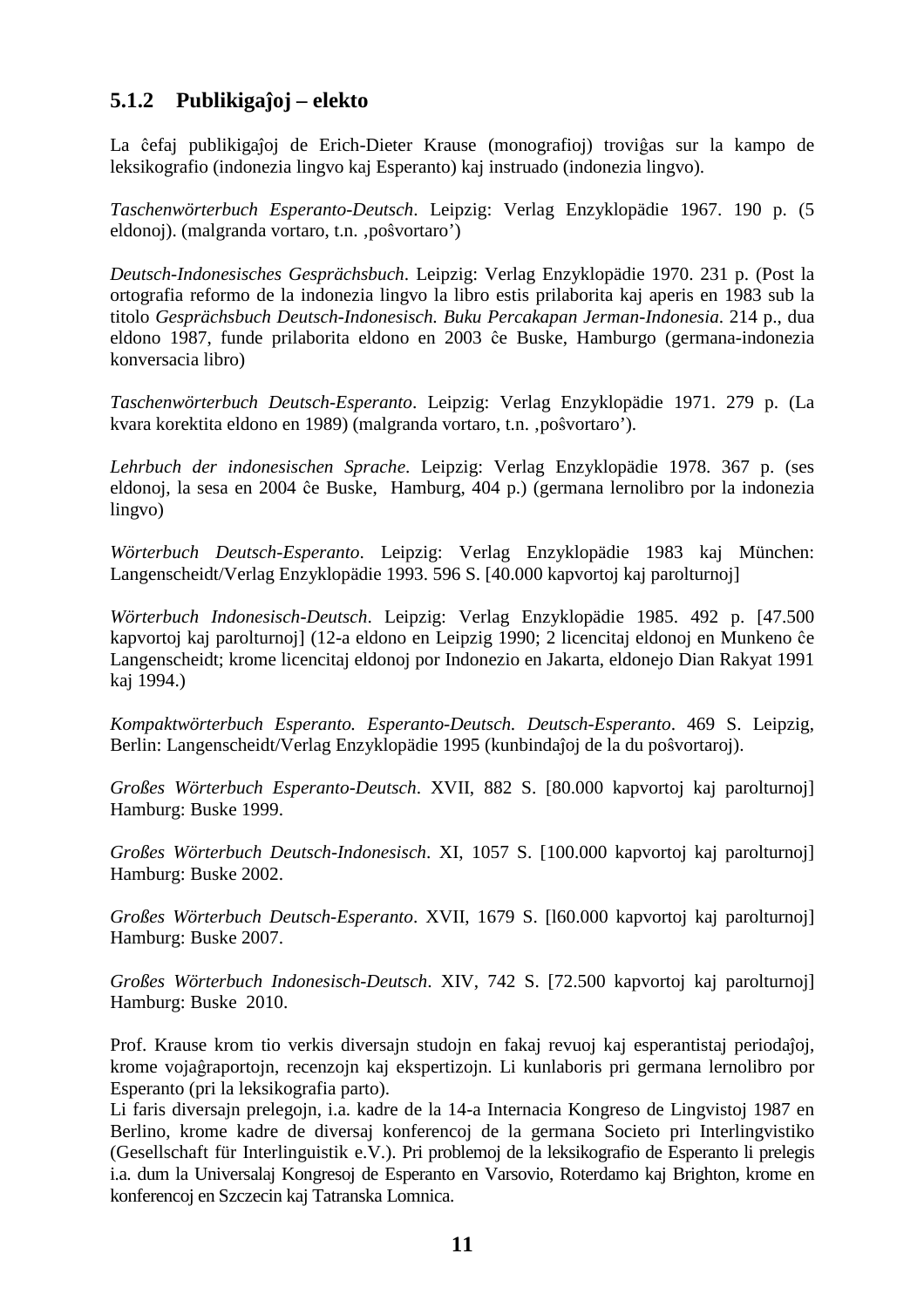### **5.2** *Reinhard Haupenthal* **okaze de lia 70-jariĝo**

Okaze de la 70-jariĝo de la interlingvisto *Reinhard Haupenthal* IntI postdate gratulas kaj publikigas kelkajn informojn pri la jubileulo.

### **5.2.1 Biografiaj informoj**

Reinhard Haupenthal naskiĝis la 17-an de februaro 1945 en Kronach/Germanio.

En la Universitato de la germanfederacia Sarlando en Saarbrücken li studis germanan filologion, katolikan teologion, filozofion, pedagogion kaj historion. De 1969 ĝis 1993 li laboris en diversaj gimnazioj kiel *fakinstruisto* (laste kiel supera studkonsilisto) 'Oberstudienrat'). Post tio pro laborakcidento li pensiuliĝis.

Al la postenoj en la esperanta lingvo-komunumo apartenas lia funkcio de *ĉefdelegito de UEA* por Germanio (siatempe por FRG), *afergvidanto de Sarlanda Esperanto-Ligo* kaj redaktoro de la revuo *Dialogo* (1973-1988). Li estis membro de *Akademio de Esperanto* (1976-1998), kunlaboranto de *Iltis-Eldonejo* kaj redaktoro de la revuo *Iltis-Forumo* (1989-1995). Li krome estis membrofondinto de *Prelato-Schleyer-Komitato* (2001-2008), kaj de la *Societo Kálmán-Kalocsay* (1991-2008).

Reinhard Haupenthal krome estis *instrukomisiito por esperantologio kaj interlingvistiko* ĉe la Universitato de Sarlando, Saarbrücken (1968-1994). 1968-1988 li fondis kaj gvidis la *eldonejon Artur E. Iltis.* En tiu ĉi eldonejo kaj en la eldonejo *Edition Iltis*, gvidata de lia edzino *Irmi Haupentha*l ekde 1997 kun sidejo en Bad Bellingen, aperis la plej multaj publikaĵoj de la jubileulo.

Ekde 1999 li vivas en la Provenco/Francio kaj ekde 2009 krome en Bad Bellingen (Markgräflerland, Suda Badeno/Germanio)

Reinhard Haupenthal sendube apartenas al la plej gravaj kaj plej produktivaj interlingvistoj de la nuntempo. Li ne nur aŭtoris grandan nombron da studoj sed ankaŭ zorgis pri eldono aŭ represo de multaj grandparte nekonataj aŭ longe elĉerpitaj tekstoj, aparte pri Volapuko, tiel redisponigebligante ilin al esploraj celoj. Por multaj reeldonaĵoj li verkis enkondukojn, postrimarkojn aŭ bibliografiajn aldonojn. Kune kun sia edzino li fondis la tradicion de festlibroj en Esperanto, editante ilin ĝis nun por jenaj personoj: *André Albault* [2000], *Adolf Burkhardt* [2004], *Fernando Diego* [2003], *Claude Gacond* [2011], *Reinhard Haupenthal* [1998] kaj *Gaston Waringhien* [1985]).

Haupenthal ankaŭ konatiĝis kiel tradukanto de germana beletro, i.a. per verkoj de *Gottfried August Bürger, Adalbert Chamisso, Joseph von Eichendorff, Heinrich Heine*, *Franz Kafka, Gottlieb Klopstock, Eduard Mörike*). Li estas aŭtoro de multaj recenzoj, kies enhavon diversaj recenzitoj tamen ne ĉiam volis akcepti.

La ege riĉa *interlingvistika biblioteko de familio Haupenthal* laŭkontrakte iom post iom iros donace al la la Bavaria Ŝtata Biblioteko en Munkeno kaj tie estos deponata kiel corpus separatum (vd. IpI 21[2012] n-ro 81, p. 2-4).

## **5.2.2 Kelkaj gravaj eldonaĵoj**

Red. = redaktis, editis; Repr. = represaĵo, reeldono

(1968): *Enkonduko en la librosciencon de Esperanto. Bibliografia gvidilo kun komentario*. Nürnberg: Pickel, 44 p.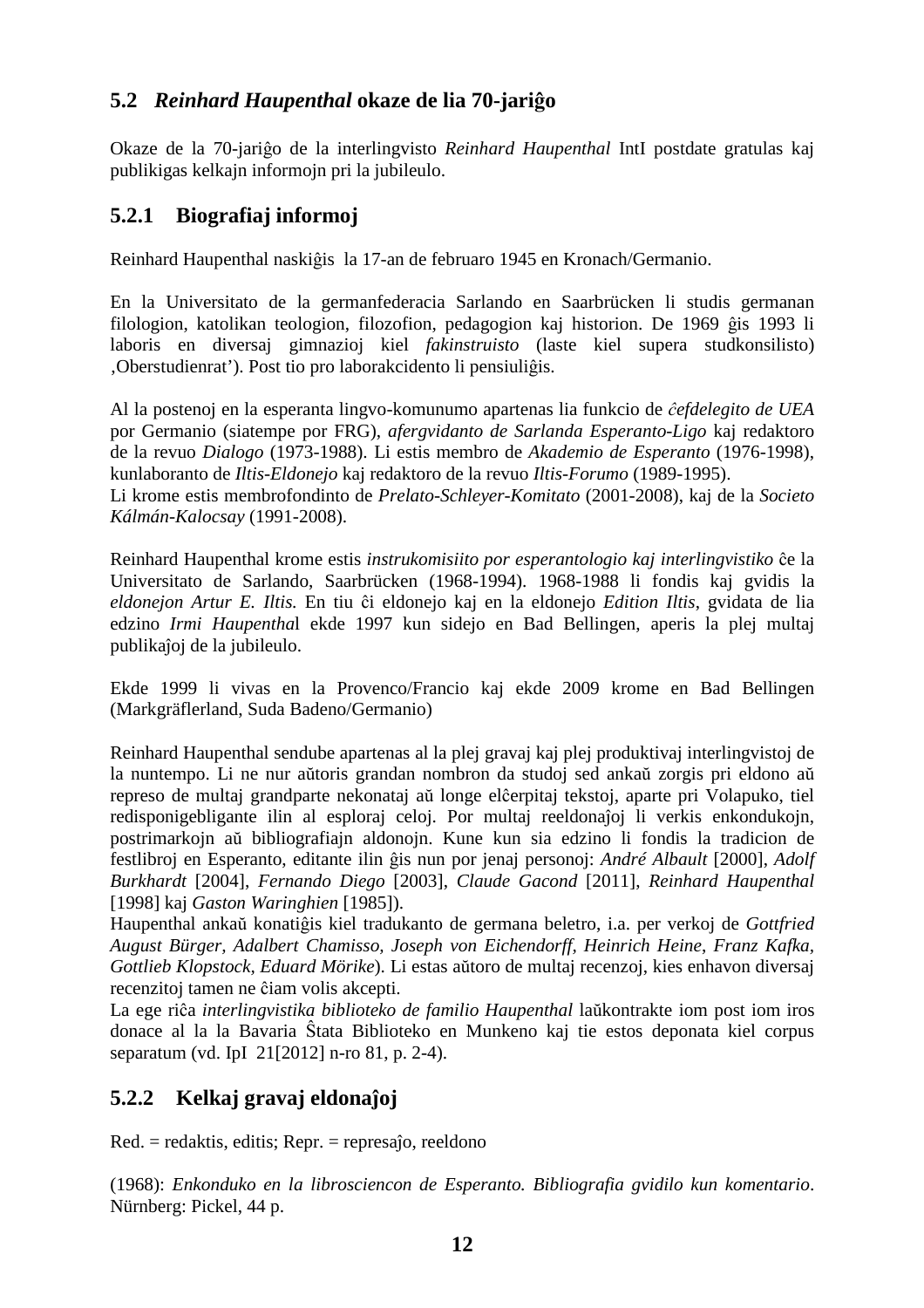(Red./Repr. 1929/1973): *Petr E. Stojan*. *Bibliografio de Internacia Lingvo*. Kun bibliografia aldono de Reinhard Haupenthal. Hildesheim – New York: Olms, 561 p.

(Red. 1976): *Plansprachen. Beiträge zur Interlinguistik*. Mit einer Auswahlbibliographie zur Interlinguistik von Reinhard Haupenthal. Darmstadt: Wiss. Buchgesellschaft, 365 p.

(Red. 1978): *Eugen Wüster*. *Esperantologiaj studoj*. Antverpeno – La Laguna: TK, Stafeto 254 p.

(kun Tazio Carlevaro, 1999): *Bibliografio di Ido*. Bellinzona: Hans Dubois/Saarbrücken: Iltis, 193 p.

(2010): *ltis – Ein Verlag, seine Geschichte, seine Werke / Eldonejo, ĝia historio, ĝiaj verkoj***.**  Bad Bellingen: Iltis, 74 p.

(1982): *Volapük-Bibliographie*. Hildesheim – Zürich – New York: Olms, 124 p.

(Red../Repr. 1988): *La Esperantisto. Gazeto por la amikoj de la lingvo Esperanto 1889-1895*. Kun postparolo de Reinhard Haupenthal. Hildesheim – Zürich – New York: Olms.

(Red./Repr. 2000): *Rund um die Welt. Zeitschrift für Volapükisten und solche, die es werden wollen 1888-1892*. Hildesheim – Zürich – New York: Olms (kun germana postparolo de Reinhard Haupenthal)

(Red../Repr. de la originalaj eldonoj 1903 kaj 1907/1979 + 2001): *Louis Couturat/Léopold Leau. Histoire de la langue universelle. Beigebunden Les nouvelles langues internationales.* Kun bibliografia postparolo (germana – franca) de Reinhard Haupenthal. Hildesheim-Zürich-New York: Olms (unua represo 1979), XXX+574+110+8 p.

(Red. kun Irmi Haupenthal 2008): *Prälat-Schleyer-Jahrbuch 2008*. Saarbrücken: Edition Iltis, 237 p.

(kun Irmi Haupenthal 2013): *Auswahlbibliographie zur Interlinguistik und Esperantologie. Selekta Bibliografio pri Interlingvistiko kaj Esperantologio*. Bad Bellingen: Edition Iltis, 60 p.

(2015): *Einblicke. Rezensionen zur Esperantologie und Interlinguistik*. (germanaj recenzoj) edita de Hervé Vallon. Bad Bellingen: Edition Iltis, 2015, 117 p.

### **5.2.3 La bibliografio de la verkaro**

Okaze de lia 70-jariĝo ankaŭ aperis la bibliografio de la verkaro de Reinhard Haupenthal:

*Reinhard Haupenthal. Bibliographie seiner Veröffentlichungen zur Esperantologie und Interlinguistik.* Zum 70. Geburtstag, 17. Februar 2015, bearbeitet von Hervé Vallon. Bad Bellingen: Edition Iltis, 2015, 157 S.

La bibliografio entenas prefacon de la editoro en la germana kaj Esperanto, listo de biografiaj informoj, interparolo kun Hermann Holzhauer, bibliografio pri Haupenthal kaj ties biblioteko. Sekvas 1015 bibliografieroj kaj tri indeksoj (revuoj, recenzitaj verkoj, personoj). La (ĝisnuna) kompleta verkaro de Haupenthal estas kasifikebla jene: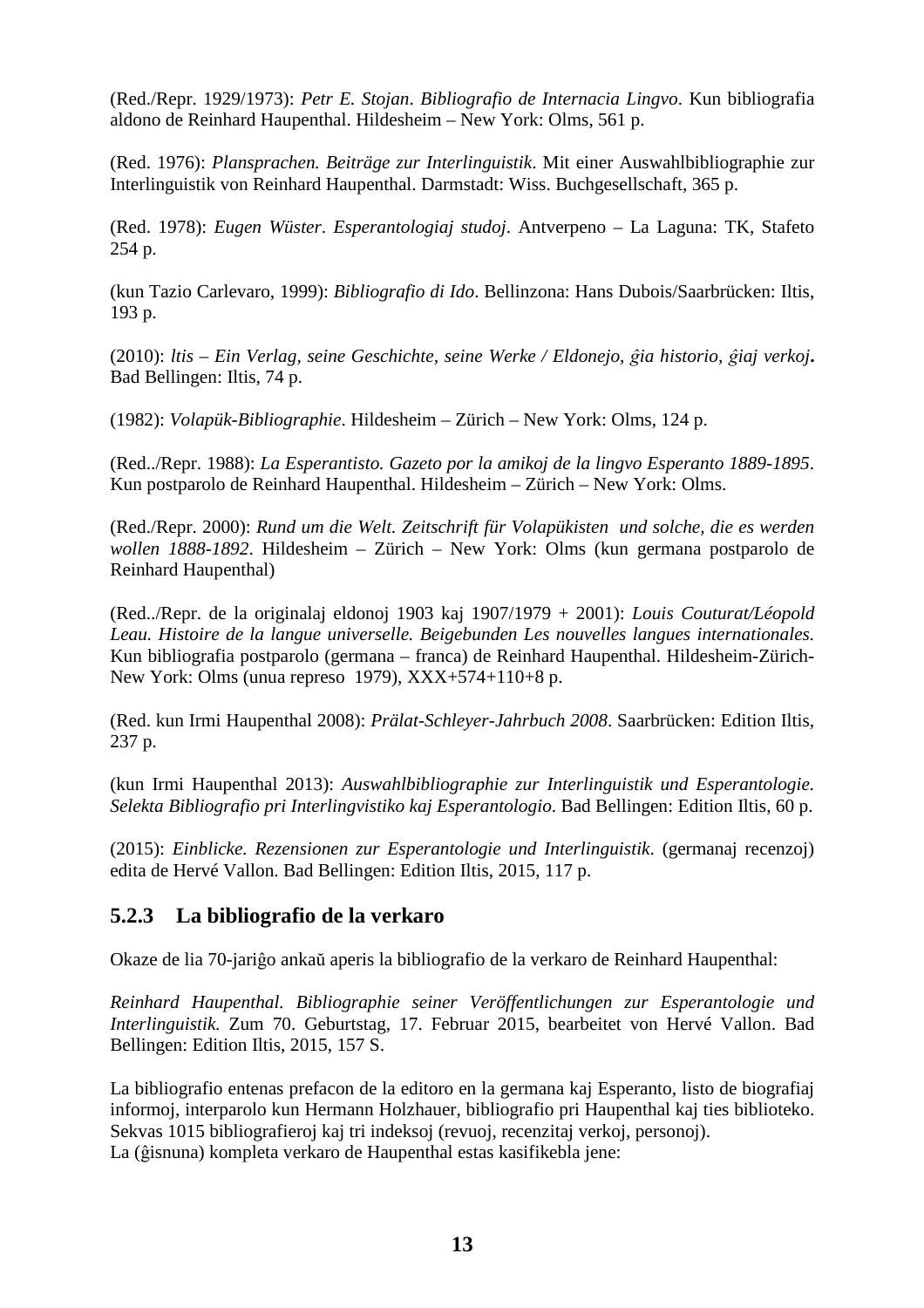- 1. Bibliografiaj laboroj
- 2. Publikigaĵoj pri esperantologio
- 3. Publikigaĵoj pri interlingvistiko (ĉeftemo: Johann Martin Schleyer, Volapük)
- 4. Tradukoj de germana beletro en Esperanto
- 5. Editado/redaktado (antologioj, festlibroj)

La materialo estas ordigita kronologie. En la sama jaro aperas monografioj (propraj kaj tradukitaj).

## **6 Biografio de** *Jules Meysmans*

En la interlingvistika scienco estas konate, ke la termino "interlingvistiko" devenas de la belgo *Jules Meysmans*, kiu mem estis aktiva planlingvulo.

En la de li eldonita revuo "*Lingua Internationale*" (Bruxelles, 1 [1911/12], Nr. 8:14-16; vidu ĉi-kajere) en sia artikolo "Une science nouvelle", li direktis sin al lingvistoj kun jena propono:

"Ni ŝatus scii, ĉu ne estus eble krei novan sciencon, kiu ekzemple povus nomiĝi "interlingvistiko" kaj kiu povus esplori la naturajn leĝojn de la kreado de komunaj helpaj  $lingvoi<sup>4</sup>$ .

Intertempe la termino estas relative akceptita, kvankam kun diversaj difinoj de la objekto (vidu i.a. Detlev Blanke, *Interlinguistische Beiträge*. *Zum Wesen und zur Funktion internationaler Plansprachen*. Edita de Sabine Fiedler, Frankfurt/ Main ktp.: Peter Lang, 2006, p. 19-34).

Antaŭ nelonge *Reinhard Haupenthal* atentigis min pri manskribita biografio de *Jules Meysmans*, trovita en la postlasaĵo de *Giuseppe Peano* (1858-1932): (http://www.comune.cuneo.gov.it/fileadmin/comune\_cuneo/content/amm\_organiz/cultura/cen tro\_doc\_territoriale/fondo\_peano/cd/meysmans/01222\_01.pdf.).

La biografian teskton germanigis *Maria Merla* (vidu "Interlinguistische Informationen" 23(2014) n-ro 91, p. 5-7). Nun sekvas la esperantlingva varianto. (Red.)

### **Curriculum vitae de Jules Meysmans (Bruxelles)**

Meysmans, Jules, Direktoro de la Nacia Stenografia-Instituto de Bruselo:

Naskita la 14-an de majo 1870 en Jodoigne (Belgio) li finis instruiĝon en Collège de Tirlemont. En 1886 li partoprenas lernejan kleriĝon en la Ecole normale supérieure<sup>2</sup> kaj samtempe vizitis aranĝojn de la humanistika fakultato de Gaud; en 1890 li ricevas la diplomon de instruisto kun agregacio<sup>3</sup> por instruado en mezgradaj lernejoj kaj tiun de doktoro de filozofio kaj humanistiko (kun plej alta distingo).

En la jaro 1890 li inventas sistemon de stenografio kaj por disvastigi ĝin li fondas nacian stenografi-instituton. Li organizas kursojn en la plej gravaj urboj de la lando kaj eldonas

 $\overline{a}$ 

<sup>&</sup>lt;sup>1</sup> La germanan tradukon liveris Reinhard Haupenthal:

 <sup>&</sup>quot;Wir möchten wissen, ob es nicht möglich wäre, eine neue Wissenschaft zu schaffen, die sich z.B. *Interlinguistik* nennen würde und die die natürlichen Gesetze der Bildung gemeinsamer Hilfssprachen studieren würde".

 <sup>(</sup>citita laŭ R. Haupenthal in "Plansprachen – Beiträge zur Interlinguistik", hrsg. von Reinhard Haupenthal, Darmstadt: Wissenschaftliche Buchgesellschaft 1976, p. 111. ).

<sup>&</sup>lt;sup>2</sup> Elita altlernejo por eduki instruistojn por gimnazioj. (Maria Merla = MM).

<sup>3</sup> Ŝtata ekzameno por gimnaziaj instruistoj en formo de konkurso. La gajnintoj rajtas instrui en gimnazioj kaj altlernejoj kaj rajtas fariĝi ŝtataj oficistoj (MM).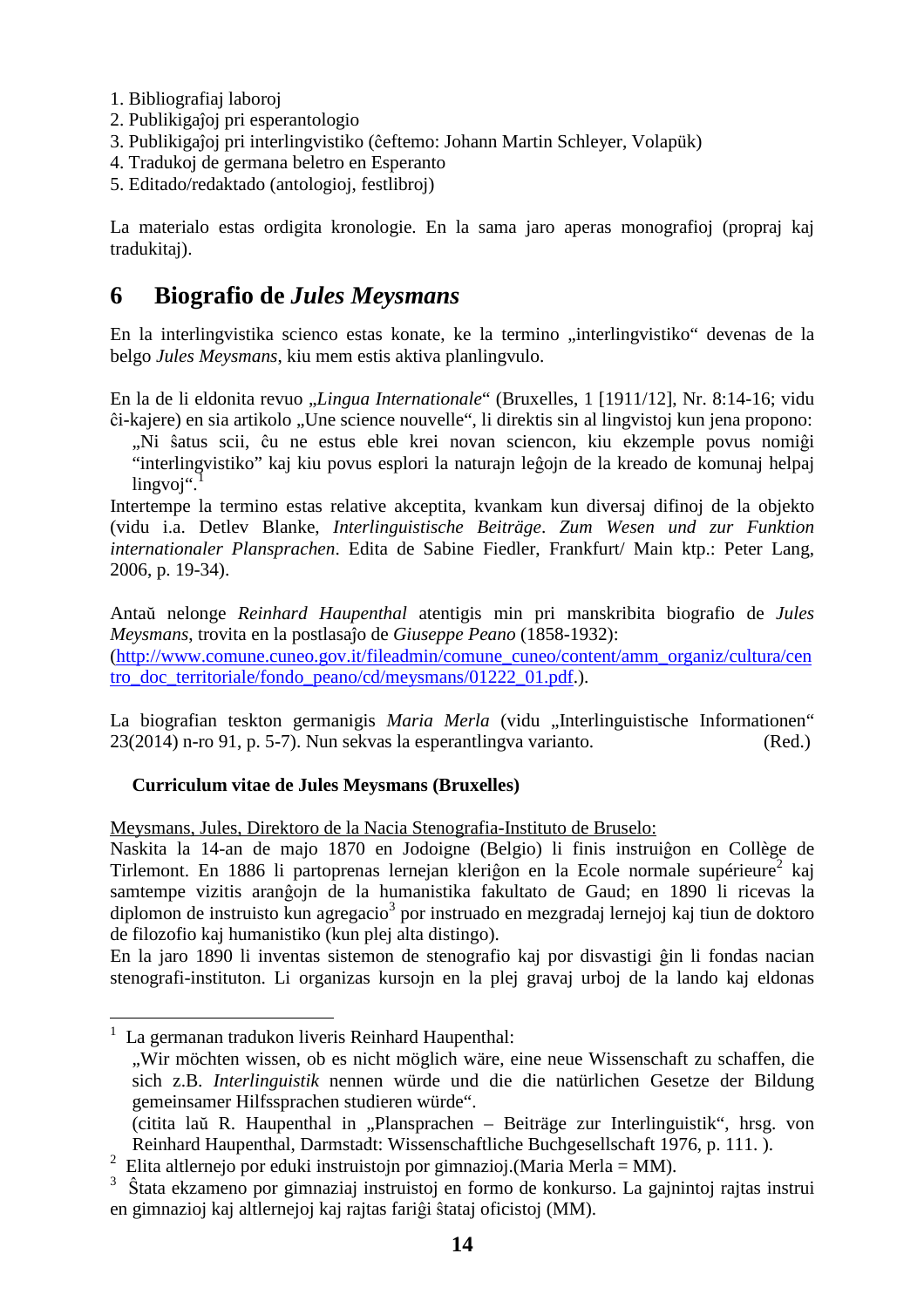revuon kaj multajn publikaĵojn gravajn pri stenografio. La *stenografia sistemo de Meysmans* nuntempe estas unu el la plej disvastigitaj en Belgio.

Kiel konvinkita adepto de internacia lingvo, al kiu li dediĉas sian tutan liberan tempon, en 1886 li lernas *Volapukon* kaj en 1890 fariĝis adepto de *Esperanto*, por kiu li organizis kursojn en Gaud kaj Bruselo. En 1907 li fariĝas adepto de *Idiom Neutral* kaj sekretario de la Groupe de la Langue Internationale, fondita de *M. Bonto de Bijlevelt* en Bruselo por la disvastigo de Idiom Neutral.

Adreso: J. Meysmans, rue Mareyde, 11, en Wohuve ĉe Bruselo/Belgio" (elstarigoj miaj-Red.)

Curriculum vitae de J. Meysmans (Bruxelles) Meysmans, Jules, directeur de l'Instituel National de Hénographie de Pruxelles. Né à Jodoigne (Belgique) le 14 mai 1870, il fail ses humanités au callège communal de Tirlemont. En 1885 il entre comme élève à l'école normale supérieure de Gand et suit en même temps les cours de la faculté de lettres de l'Université de Gaud; en 1890 il obtient le diplôme de profemeur-agrégé de l'enseignement moyen et celui de docteur en philosophie et lettres (avec la plus grande distinction). Inventeur d'un système de sténographie (1890), il fonde, pour le propager, l'Institut National de Hénographie, organise des cours dans les principales villes du pays, édite un fournal et de nombreuses publications concernant la stériogia. thie. He systeme de stériographie Meysmans est actuellement un des plus répandus en Belgique. Partisan convaincu de la langue internationale, à laquelle il consacre tous ses loisies, il append le Valapille en 1886, adhere en 1890 à l'Esperants en faveur duquel il crée des cours à Gand et à Breezelles. En 1907 il devient adepte de l'Idiom Neutral et secrétaire du Groupe de la Vangue Internationale fondé à Bruxelles par M. Bonto de Bijlevelt pour propager l'Idiom Neubral. J. Meysmans,<br>rue Mareyde, 11, Adresse: à Wolnwe près Bruxelles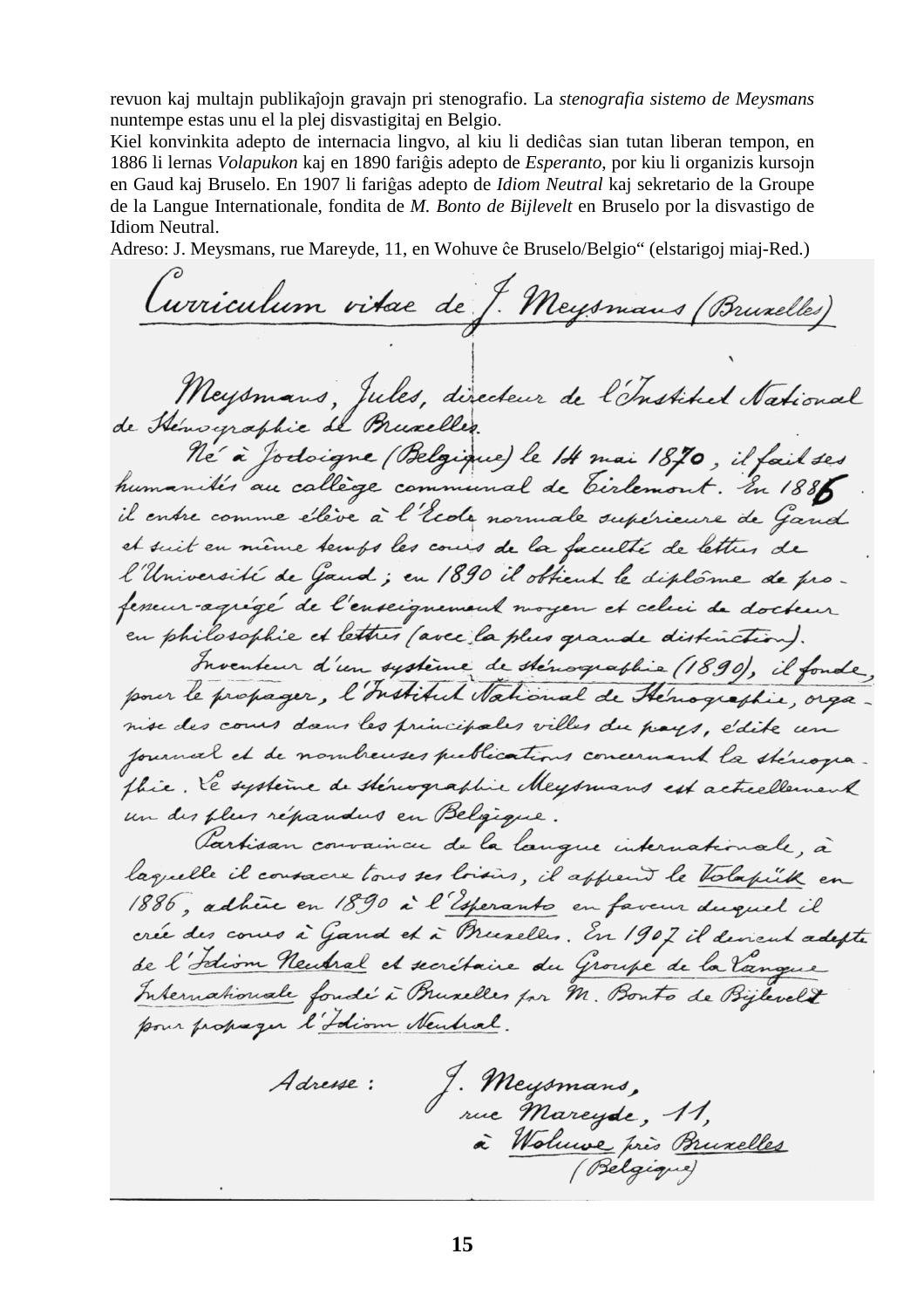# **7 La plan-lingva revuo** *Lingua Internationale* **kaj ĝia enhavo**

*Reinhard Haupenthal* 

### **7.1 "Lingua Internationale"**

La interlingvistika esploro karakteriziĝas i. a. per mult-nombro da plejofte efemeraj periodaĵoj, kiuj baldaŭ post la apero denove forgesiĝis kune kun sia enhavo.<sup>4</sup> Ĉiam denove oni inventis la ovon de Kolumbo. Al ĉi revuoj apartenas i.a. ankaŭ la jena: *Lingua Internationale. Revue mensuelle consacrée à l'élaboration de la langue auxiliaire internationale*. Bruxelles 1. 1911/12: Nr. 1-12 (Mars 1911 – Février 1912).

La unuope paĝumitaj kajeroj (kun paĝo-nombro inter 8-20) ampleksas entute 180 paĝojn. La revuo kunfandiĝis kun *Revista Internationale. Organo officiale pro Propaganda de "Latino internationale".* Ventimiglia 1911-1914 (Nr. 1-48), redaktita de *Ugo Basso*. 5

Redaktoro de *Lingua Internationale* estis *Prof. Jules Meysmans* (1870-?), tiam aktivanta ĉe la Nacia Instituto por Stenografio en Bruselo<sup>6</sup>, kiu inventis la nocion "interlingvistiko".<sup>7</sup> Bedaŭrinde ĝis nun ne eltroveblis lia morto-dato.

Al la revuo kontribuis entute 17 laŭnome menciitaj aŭtoroj, kies plimulto nun-tempe forgesiĝis.<sup>8</sup> La ĉi-sekva bibliografio registras iliajn kontribuojn.

## **7.2 La kontribuoj**

[Anonima]

 $\overline{a}$ 

N-ro 3, p. 1-10: Responsiones de nostre lectores ad quaestione in discussione.

Same en: N-ro 4, p. 1-8; 5, p. 1-9; 6, p. 1-10; 7, p. 1-4; 8, p. 1-5; 9, p. 1-7; 10, p. 1-6; 11, p. 1- 4. N-ro 8, p. 13-14: Un nouveau dictionnaire international.

Bibliographia N-ro 2, p. 20; 6. p. 16; 11, p.12.

BLONDEL, André: N-ro 2, p. 11-16: Constitution du Vocabulaire de la langue internationale.

BOND, Sidni E. (1872-?) N-ro 6, p. 15: Form de Vortes.

BONINGUE, A. M.: N-ro 2, p. 8-10: Aprobatione et critique. N-ro 4, p. 8-9: Finale i.

DELVAUX, E.: N-ro 3, p. 14-16: Pour l'Union. N-ro 5, p. 14-17: Le Principe du maximum d'Internationalité. div.: N-ro 11, p. 5-7: De accordo de adjectivo.

KOLOWRAT, Georg: N-ro 11, p. 8-11: Le vocabulaire de la langue internationale.

<sup>4</sup> Kp. ekz. BLANKE 2011, HAUPENTHAL 2007 a, b.

<sup>5</sup> Kompleto de la gazeto ne troveblis ĝis nun.

<sup>6</sup> Kp. HARTL 1911, lasta-tempe: *Biographie…*

<sup>7</sup> Kp. MEYSMANS 1911/12.

<sup>8</sup> Granda escepto restas Edgar von Wahl (1867-1948), la aŭtoro de Occidental. Por komprenigi lian karieron utilus kunigi liajn dise aperintajn artikolojn en kolekto (aŭ almenaŭ en persona bibliografio).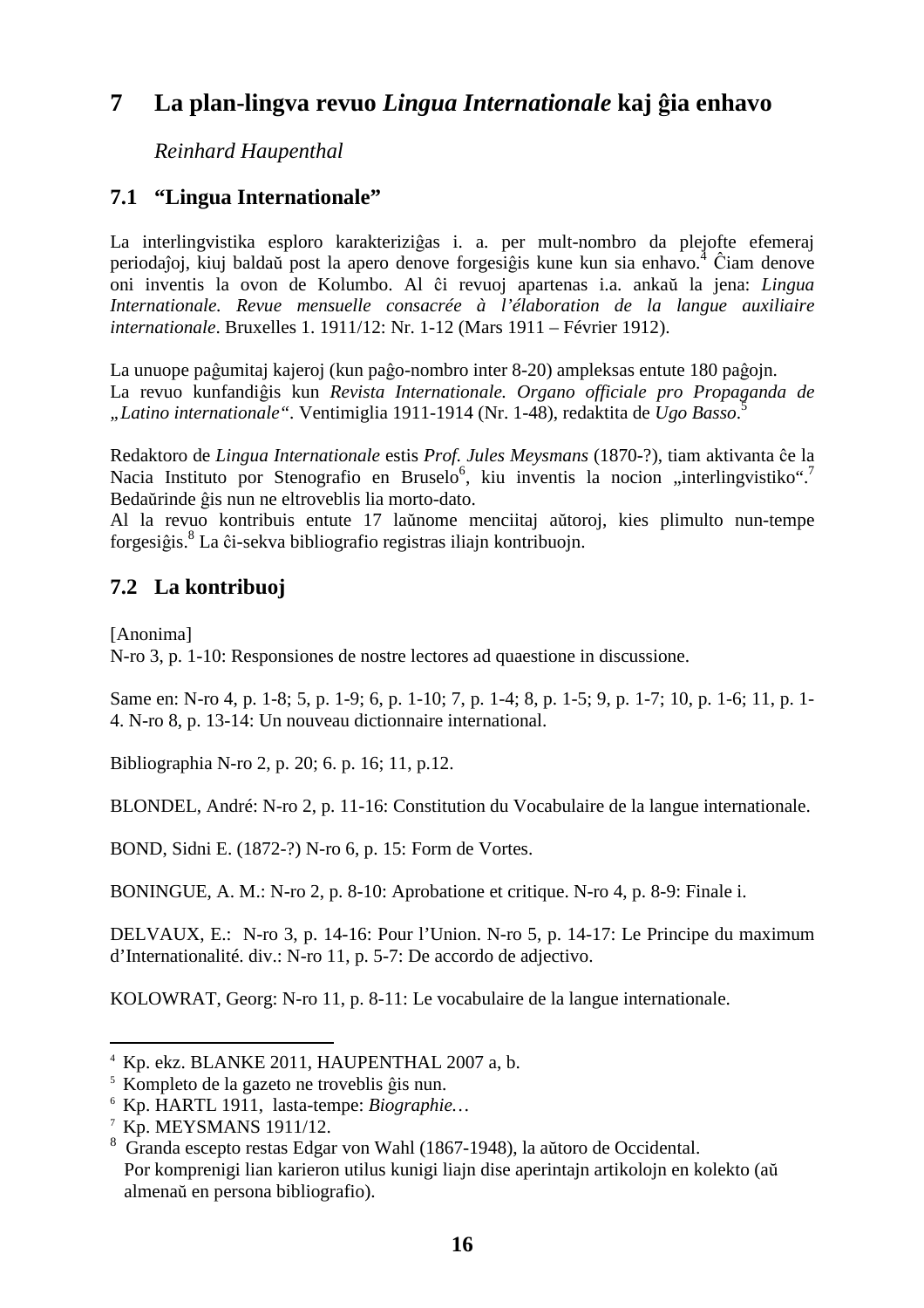LIMAL, A.: N-ro 5, p. 22-23: El vocal final del thema latin. N-ro 8, p. 8-10: De l'utopie à la science.

LUNDSTRÖM, Peter  $(= P.$  Friedmann?,  $? - 1930$ ): N-ro 6, p. 12-14: De articulo definito. N-ro 8, p. 11-13: Accordo de l' adjectivo cum el substantivo. (Nota del Editore: p. 13-15.) 3

[MEYSMANS, Jules]:

- N-ro 1, p. 1-4: Notre Programme.
- N-ro 1, p. 4-14: Projecto de lingua internationale, submisso ad discussione.
- N-ro 2, p. 1-5: Discussione de nostre projecto de Lingua internationale.
- N-ro 4, p. 16-19: La détermination scientifique du vocabulaire international.
- N-ro 4, p. 19-22: Academia pro Interlingua.
- N-ro 5, p. 10: De Articulo definito.
- N-ro 8, p. 11-13: La nouvelle revue "FOLIO".<sup>9</sup>
- N-ro 8, p. 14-16: Une Science nouvelle.<sup>10</sup>
- N-ro 12, p. 1-2: Notre fusion avec la Revista Universale

MICHAUX, Alfred (1859-1937): N-ro 8, p. 7-9: L'Orthographe etymologique. N-ro 12, p. 3-5: Les finales latines.

MONSEUR, Eugène (1869-1913): N-ro 7, p. 5-12: De l' article défini.

MOORE, Gerald: N-ro 1, p. 17-18: La Baso di l'Uneso en la L. I.

ORSATTI, Louis A.: N-ro 7, p. 7-8: Di Latin Finales.

PASCALE, Hector: N-ro 10, p. 7-10: Sisteme de finales.

PEANO, Giuseppe (1858-1932): N-ro 4, p. 9-10: De Adverbio.

ROSENBERGER, Woldemar (1848-1918): N-ro 4, p. 11-13: Vocali final.

VANMALDER, J.: N-ro 5, p. 17-21: La chimère de la dérivation régulière.

WAHL, Edgar von (1867-1948):

- N-ro 1, p. 15-17: L Principies de Interlingue.
- N-ro 1, p. 19-20: L Leges de derivation en verbes. (Errata: N-ro 2, p. 5.)
- N-ro 2, p. 6-7: Limites e potentic-sfere de logica en interlingue.
- N-ro 2, p. 17-18: Nos relationes con "la Delegitaro".
- N-ro 2, p. 19: Substantives de abstraction.
- N-ro 3, p. 11-13: L question de finales.
- N-ro 4, p. 13-15: Nomes de scienties e artes, e de persones recupant se ye ili.
- N-ro 5, p. 11-13: Geographic nomes.
- N-ro 6, p. 10-12: L question de l articul.
- N-ro 7, p. 13-14: L forme fundamental del paroles international.
- N-ro 7, p. 14-16: El ver principie de internationalità.
- N-ro 8, p. 6: Ancora li question de l articul.

N-ro 9, p. 9-11: Response a question en discussion.

 9 Temas pri: *Folio.* Zeitschrift für allgemeine Sprachkenntnisse. Linz 1911- 1913: Nr. 1-24. 216 S.

 $10$  Vidu bibliografio...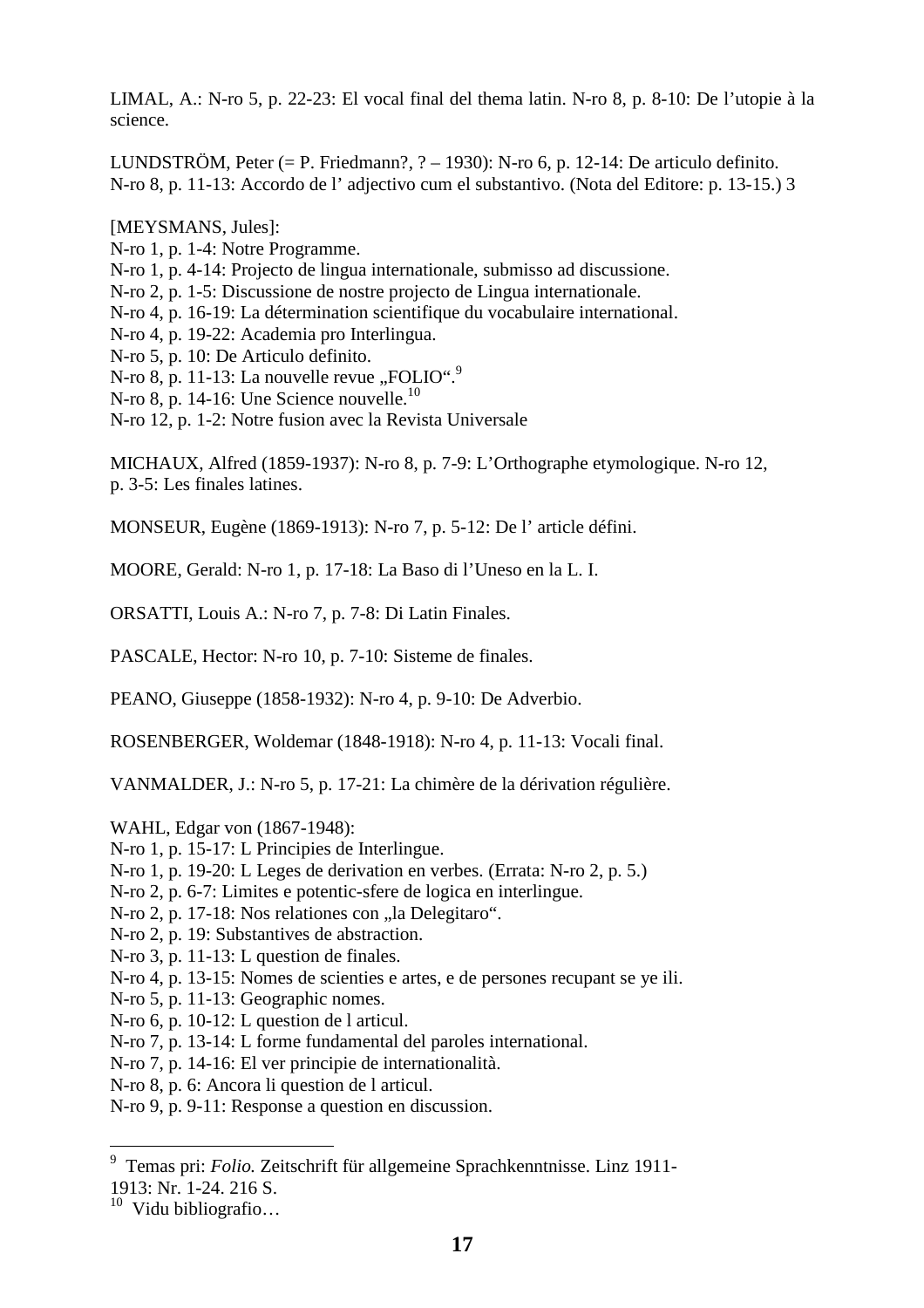N-ro 9, p. 15-16: Li principio fundamental. N-ro 10, p. 11-12: Vocabules mort e vivant. N-ro 12, p. 6-8: Responses a divers opiniones expresset en N-ro 1 de Lingua Internationale.

## **7.3 Bibliografio**

Biographie von Jules Meysmans. En: *Interlinguistische Informationen*. 23. 2014: 91 (2), p. 5-7. (p. 7: Faksimilo de Curriculum vitae.)

BLANKE, Detlev (2011): *Planlingvistiko*: eta sed riĉa revuo pri interlingvistiko. En: Irmi kaj Reinhard Haupenthal (red.): *Instrui Dokumenti Organizi*. Fest-libro por la 80a naskiĝ-tago de Claude Gacond. 1931 – 20 aŭgusto – 2011. (Bad Bellingen): Edition Iltis, 292 p., p. 29-43.

HARTL, Alois (1911): Perfekt-Frühling. En: Alois Hartl, Hans Krenn, Josef Bernhaupt: *Die Anfänge der Perfect-Literatur. Gesammelte Aufsätze*. Linz: Zentraldr. 124 p. (Perfect-Literatur. N-ro 4.)

HAUPENTHAL, Reinhard (1976, Hrsg.): *Plansprachen. Beiträge zur Interlinguistik*. Darmstadt: Wissenschaftliche Buchgesellschaft VI, 365 p. (Wege der Forschung. 325.)

—(2007 a): "Revista Italiana di Esperanto" – forgesita esperantologia revuo. En: *Informilo por Interlingvistoj*. 16. 2007: 61/62 (2/3), p. 30-31.

—(2007 b): "Revista Italiana di Esperanto" – eine vergessene esperantologische Zeitschrift. En: *Interlinguistische Informationen*. 16. 2007: 62/73 (1/2), p. 33-34.

MEYSMANS, Jules (1911/12): Une science nouvelle. En: *Lingua Internationale* 1. 1911/12: 8. p. 14-16. – Germana trad. de Reinhard Haupenthal s. l. t. Eine neue Wissenschaft. En: HAUPENTHAL 1976, p. 111-112.

## **8 Intervjuo kun la Cifal Volapüka** *Hermann Philipps*

Fine de 2013 la adeptoj de Volapuko elektis novan prezidanton, t.n. *Cifal*. La nova Cifal nun estas *s-ro Hermann Philipps* (HP) el Bonn/Germanio (li naskiĝis en 1945).

S-ro Philipps al mi donis afable intervjuon kaj respondis miajn demandojn la 29-an de majo 2014. La germana originalo aperis en "Interlinguistische Informationen" 23(2014), n-ro 93, p. 34-37. Detlev Blanke (DB)

*DB Pri kiuj lingvoj vi tute ĝenerale okupiĝas?* 

HP Pri ĝermanaj lingvoj, sed ankaŭ pri kelkaj konstruitaj lingvoj; dum mia junaĝo pri *Esperanto,* poste pri *Novial* (O. Jespersen), *Ido* kaj *Interlingua* (IALA), kaj foje dum tiu tempo – kaj nun denove – pri *Volapuko*.

*DB Ĉu por tiuj okupiĝoj ekzistas profesia fono?* 

HP Jes. Antaŭ mia pensiuliĝo mi estis tradukisto por skandinaviaj lingvoj, la nederlanda kaj poste, ĉefe, pri la angla.

*DB Ĉu mi do rajtas demandi vin pri via profesio, via kleriĝo?*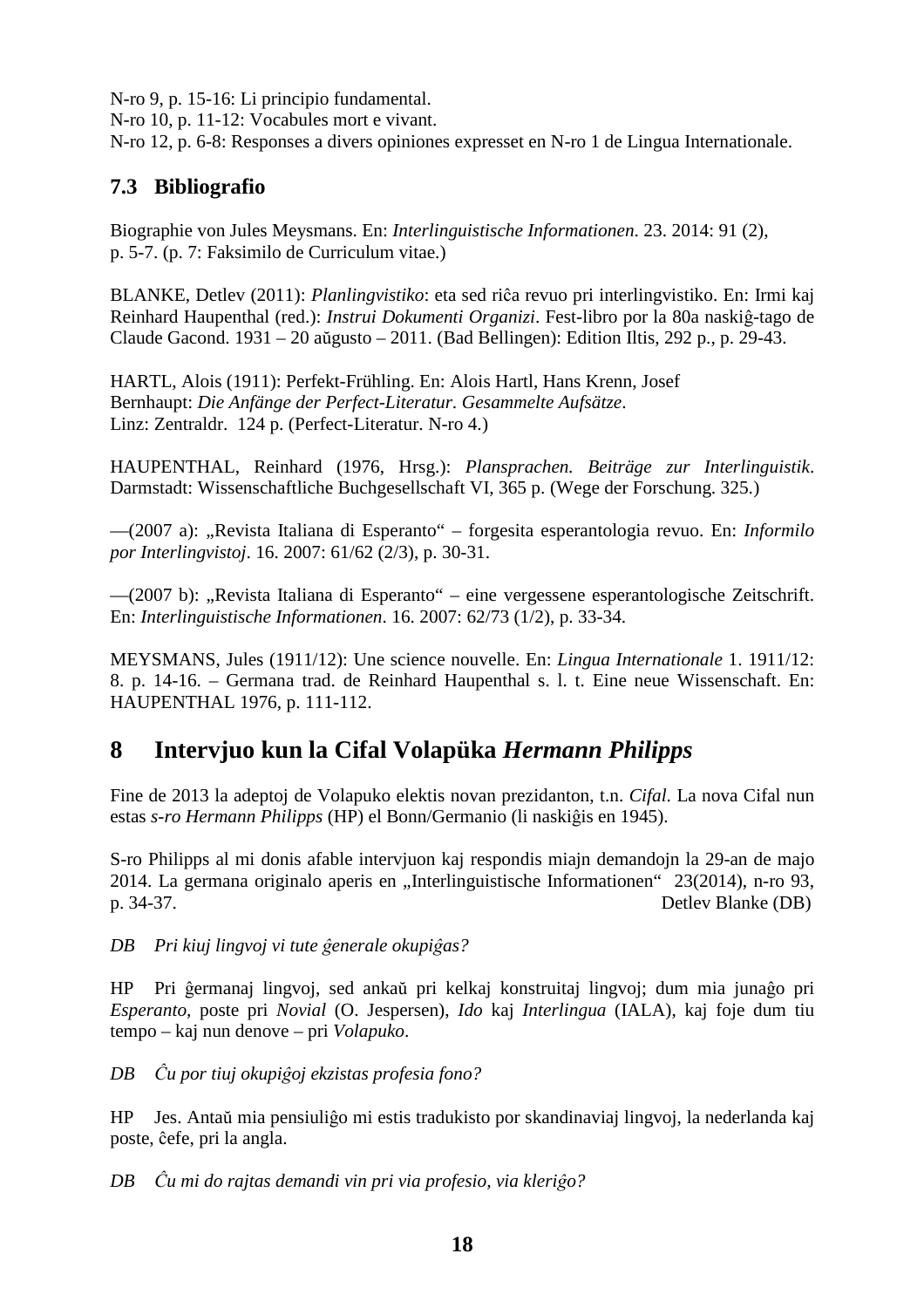HP Rilate al mia kleriĝo mi fakte estas diplomita ekonomo. Sed mia laboro post la studofino estis altgrade enua kaj malkontentiga.

Preskaŭ hazarde mi okupiĝis pri tradukado (angla-germana). Mi trovis profesion de tradukisto en norda Londono (5 jarojn). Post mia reveno al Germanio mi laboris kiel memstara tradukisto kaj – pli pro amuzo ol pro neceso – faris la diplomon de tradukisto en la Universitato de Darmstadt (ĉirkaŭ 1987).

### *DB Ĉu krom pri Volapuko vi okupiĝas ankaŭ pri aliaj planlingvoj? Se jes, kiomgrade?*

HP Pri *Esperanto* mi okupiĝis nur dum mia junaĝo (komence de la 1969aj jaroj).

Nur eble en 1995 mi venis al *Volapuko*. Sed post kelkaj jaroj tio ne plu kaptis min.

Post tio mi trovis malnovan lernolibron de *Ido*. La lingvon mi preskaŭ dekomence bone komprenis, ĉar Ido konstrue sekvas Esperanton, ĝi al mi ŝajnas pli agrabla kaj pli bone trapensita. Mi ankaŭ reeldonis la lernolibron "Ido für Arbeiter" (Ido por laboristoj). (Vidu: http://www.epubli.de/shop/autor/Hermann-Philipps/2718).

Ankaŭ pri *Interlingua* (IALA) mi okupiĝis pli intense. Tiu lingvo al mi ŝajnas la plej bona solvo de internacia lingvo: Ĝi jam havas multe konatan leksikon kaj minimuman gramatikon. Sed la mondo ne volas okupiĝi pri ĝi.

### *DB Ĉu vi sekvas la planlingvajn movadojn, ekz. en Interreto aŭ en la faka literaturo?*

HP De pli hazarde ĝis entute ne. Al neniu planlingvo mi donas iun ŝancon en la estonteco. Planlingvoj laŭ mi tamen estas intelekta defio por lingvo-amikoj. Esperanto, Ido kaj tre aparte Volapuko trudas al la lingva esprimado komplikaĵojn, kiuj neniam estus akceptitaj de la larĝaj popolaj amasoj, ne parolante pri la nevolo flanke de politiko kaj ekonomio..

- *DB Kiujn motivojn vi konas, kiuj instigas nuntempajn planlingvulojn okupiĝi pri Volapuko?*
- HP (1) La intelekta ĝuo okupiĝi pri tiu ĉi rimarkinda lingvo, kvazaŭ kiel lingvistika vitroperla ludo.
	- (2) La deziro konservi kiel kulturan herdaĵon kaj flegi tiun fenomenon, kreitan kun tiom da korsango, same kiel ekzemple kelkaj homoj okupiĝas pri la mezepoka germana aŭ la klasika greka. Foje oni argumentas, ke planlingvuloj atentu Volapukon pro ĝia avangarda rolo. Tio eble veras, sed ne interesas min.
- *DB Kiu(j) motivo(j) gravas por Vi?*
- HP La du ĵus menciitaj.
- *DB Ĉu vi uzas la kasikan Volapukon de Schleyer aŭ la varianton de Arie de Jong aŭ alian?*

HP Ekzistas la imago, ke iam ekzistis klasika Volapuko de *Schleyer*. Sed fakte ankaŭ Schleyer mem ĉiam denove enkondukis ŝangojn en sian Volapukon.

Grandan parton de la ŝanĝklopodoj de Schleyer transprenis ankaŭ *Arie de Jong,* ĉefe post la falo de Volapuko ĉirkaŭ 1890. Sed li ankaŭ aldonis proprajn proponojn.

Same kiel *Ralph Midgley* kaj la eksa Cifal *Brian R. Bishop* ankaŭ mi uzas la Volapukon, kiel ĝin priskribis *Arie de Jong* en siaj aŭtoritata gramatiko de Volapuko ("Gramat Volapüka") kaj la granda vortaro Deutsch-Volapük/Volapük-Deutsch kaj en la nederlanda lernolibro "Leerboek der Wereldtaal". Aldoniĝas kelkaj centoj da tekstoj el la revuo "Volapükagased pro Nedänapükans", kiuj estiĝis ĉefe sub la influo de Arie de Jong kaj rigardeblas sufiĉe fidinda Volapuko.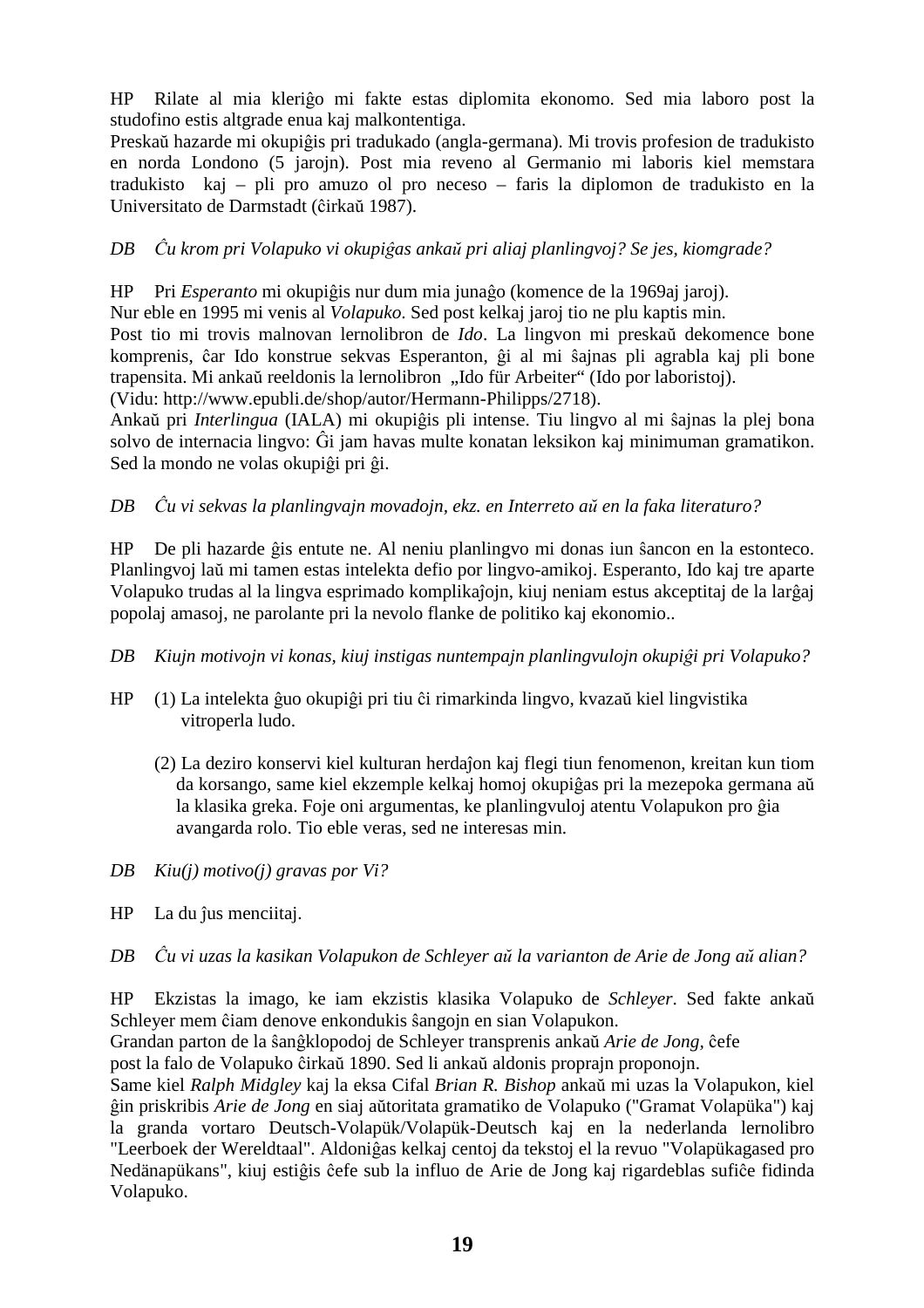*DB Bonvolu mencii kelkajn ekzemplojn por la diferencoj inter la klasike kaj aktuale uzata Volapuko (se eble el leksiko, vortfarado, gramatiko kaj prononco).* 

HP La transiro inter "klasika" kaj nuntempa Volapuko fakte estas flua. La diferenco nur tre videblas pro tio, ĉar la novigoj faritaj mem de J.M. Schleyer okazis ĉefe en la tempo post la falo de lia lingvo. Pro tio ili apenaŭ estas konataj kaj konatiĝis pli klare nur per la reformoj de Arie de Jong. Se temas pri la leksiko kelkaj kriptaj vortoj estis anstataŭigitaj per pli klaraj:

| Pli malnova Volapuko | Moderna Volapuko |         |
|----------------------|------------------|---------|
| Flentän              | Fransän          | Francio |
| Nelij                | Linglän          | Anglio  |
|                      | reidön           | legi    |
| ludog ("aĉa hundo")  | lup              | lupo    |
| lömib                | rein             | pluvo   |

La plej rimarkeblaj ŝanĝoj en la vortfarado estas, ke en la moderna Volapuko ekzistas videble pli da radikoj. En la pli malnova Volapuko nocioj estis faritaj ofte nesisteme per afiksoj. La uzo de ankoraŭ multaj afiksoj estis sisteme unuecigita.

Esence la gramatiko restis konservita. Precipe frapas, ke la sufikso en la tria maskla persono, singularo kaj pluralo, en la moderna Volapuko estas uzata nur por vere masklaj estaĵoj. En la pli malnova Volapuko ĝi estis la kutima finaĵo ankaŭ por objektoj kaj abstraktaĵoj.

La prononco ekde Schleyer ne ŝanĝiĝis. Tamen la informoj ĉe Schleyer kaj Arie de Jong ne estas sufiĉe klaraj, ili estas problemaj. Aparte problema estas la pronoco de la siblaj fonemoj (voĉaj kaj senvoĉaj). Sed tio ne ludas rolon, ĉar ties prononco ne havas distingan signifon.

*DB El kiuj lingvoj devenas la plej multaj radikoj en la nuntempa Volapuko?* 

HP Ili ĉefe venas el la angla, germana, franca kaj latina, tamen en forte reduktita kaj distordita formo..

*DB Mi konas "Vög Volapük". Ĉu ekzistas ankaŭ aliaj periodaĵoj?*

HP Ne.

*DB Ĉu vi aplikas Volapukon kiel parolatan lingvon? Ĉu ekzistas renkontiĝoj aŭ aliaj eblecoj por paroli Volapukon?* 

HP Malofte, kaj se tamen, tiam nur malfacile. Foje ĉe la telefono aŭ okaze de reciprokaj vizitoj, kaj ankaŭ tiam nur fragmente. Laŭ mia scio ne ekzistas parolantoj de Volapuko, kiuj flue regas la lingvon.

*DB Ĉu parolata Volapuko ekzistas sur elektronikaj registriloj?* 

HP Jes, ili ekzistas. *Ralph Midgley* produktis KD-ojn kaj kasedojn kun de li legitaj volapukaj tekstoj. Kelkiom de ĝi ankaŭ troviĝas en la Volapuk-forumo ĉe Yahoo Groups.

*DB Kiel oni determinas, kio estas "ĝusta" aŭ "malĝusta" Volapuko? Kiu decidas tion? Ĉu persono aŭ institucio?*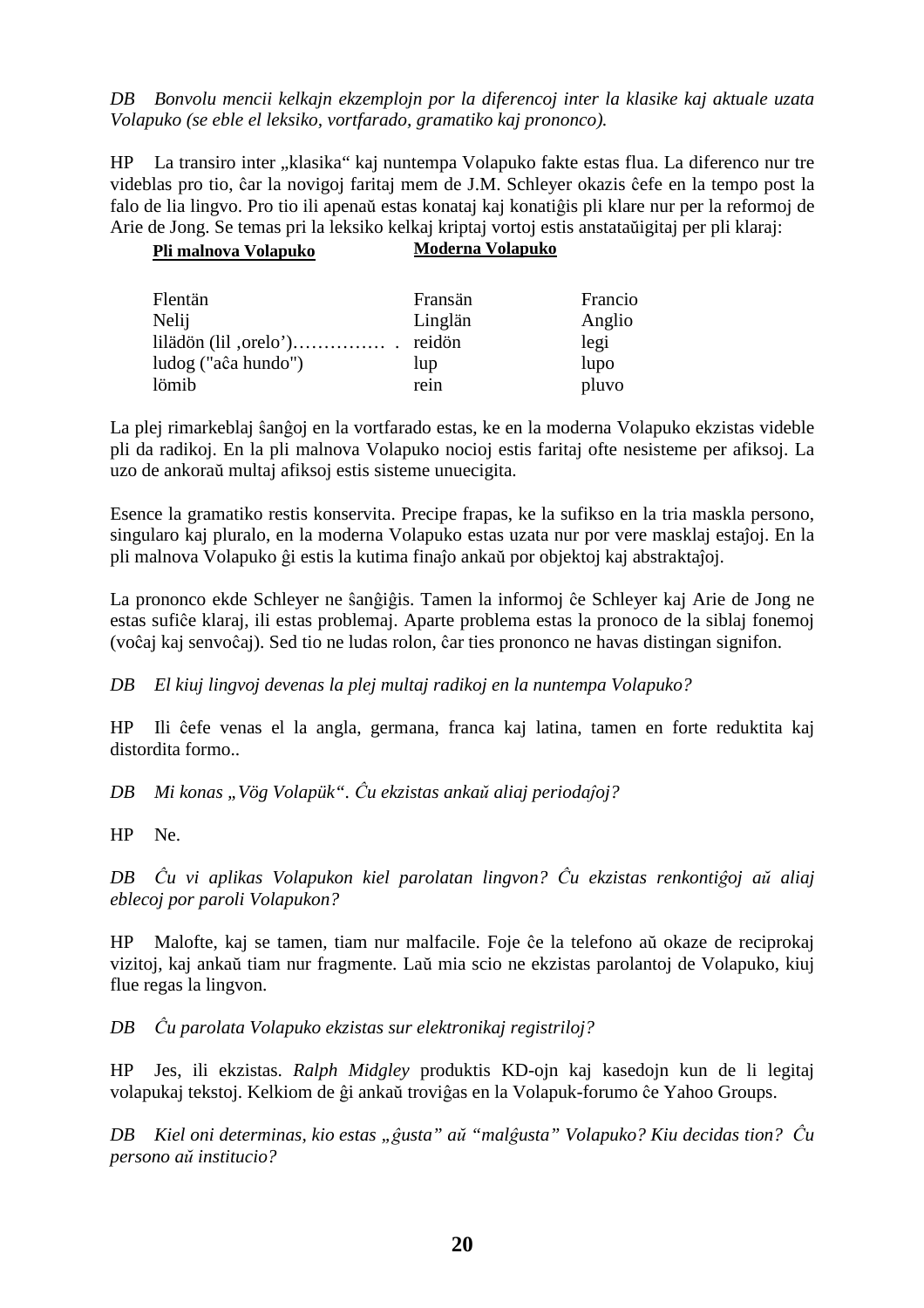HP Ĝusta Volapuko devas sekvi la gramatikon kaj la vortaron de Arie de Jong. Se tio ne estas, tiam temas pri malĝusta Volapuko. Krom tio ekzistas Akademio de Volapuko ("Kadäm Volapüka"), kiu kune kun la Cifal decidas pri la akcepto de novaj vortoj (ĉefe teknikaj). Sed la "Kadäm" ne estas tre aktiva.

#### *DB Ĉu pere de la Interreto eblas lerni Volapukon?*

HP Ĉe Facebook ekzistas grupo kun 150 anoj, el inter ili nur manpleno vere aktivas. Dum jaroj kaj ankaŭ nuntempe tre aktivas volapuka forumo ĉe Yahoo Groups. Krom tio ekzistas retejo en kaj pri Volapuko. Menciindas, ke en ambaŭ forumoj aperis kelkaj junuloj, kiuj esperigas, ke Volapuko pluekzistos, se ankaŭ nur en modesta kadro.

Eblas diri, ke la Interreto ludas grandan rolon por Volapuko, ĉar ĉefe tie Volapuko ankoraŭ funkcias.

#### *DB Ĉu ekzistas diskutrondo en la Interreto?*

HP Vidu la lastan respondon. En ambaŭ forumoj (Facebook kaj Yahoo Groups) oni diskutas pri ĉio ebla, ĉefe en Volapuko, foje ankaŭ en la angla, sed ankaŭ ekzistas kelkaj enŝovaĵoj en Esperanto aŭ eĉ en la franca.

*DB En kiuj landoj nuntempe troviĝas la plej multaj volapukistoj?* 

HP Jen estiĝas la demando, kiu estas volapukisto. Ĝenerale mi pensas, ke en Britio.

*DB Kiel vi karakterizus la aktualan adeptaron de Volapuko (la lingvan komunumon de Volapuko)* 

HP La lingvo apenaŭ havas seriozajn adeptojn, sed estas pli vere kuriozaĵo, kun kiu kelkaj homoj dum certe tempo ludas kaj poste okupiĝos denove pri aliaj aferoj. Pro la strangaj vortformoj la lingvo ĝenerale ne estas vere facile lernebla.

*DB Kion eblas diri pri konservado de la Volapukaj publikigaĵoj (libroj kaj revuoj) kaj rilataj arkivaĵoj?* 

HP Neniuj financaj rimedoj estas je la dispono. Apenaŭ iu ekzistas, kiu serioze kaj kontinue okupiĝas pri Volapuko kaj la konservo de la Volapuka materialo. Iom malnova literaturo troviĝas en la Esperanto-biblioteko de Vieno. Danke al la laboro de s-ro *Reinhard Haupenthal* multo troviĝas en la Bavara Ŝtata Biblioteko en Munkeno. Plua materialo troviĝas en kestoj en la *Butler Library* de Brita Esperanto-Asocio. Antaŭ kelkaj semajnoj iom da materialo estis sendita al mi el Britio de *Ralph Midgley* kaj *Brian R. Bishop*, por ke ĝi ne estu metata sur rubaĵejon. Pri la tuta problemo oni ankoraŭ devus pensi.

*DB Kaj permesu aldonan demandon: Kiujn taskojn vi vidas kiel nova "Cifal"?* 

HP Ĉefe nuntempe temas pri tio, teni viva la intereson pri Volapuko kaj disponigi al interesatoj taŭgan lernmaterialon en kutimaj lingvoj, samtempe en la reto kaj kiel presaĵoj el online-eldonejo. Prilaborita lernolibro jam ekzistas en la online-eldonejo. Vidu:

http://www.epubli.de/shop/autor/Hermann-Philipps/2718). Inter alie ankaŭ gramatiko de Arie de Jong devus aperi en la germana kaj angla. Ĝi ĝis nun ekzistas nur en Volapuko. Estas mia tasko antaŭenigi tiujn aferojn kaj certigi, ke ili realiĝu ĝisfine.

*Detlev Blanke: S-ro Philipps, mi dankas vin pro la respondoj al miaj demandoj.*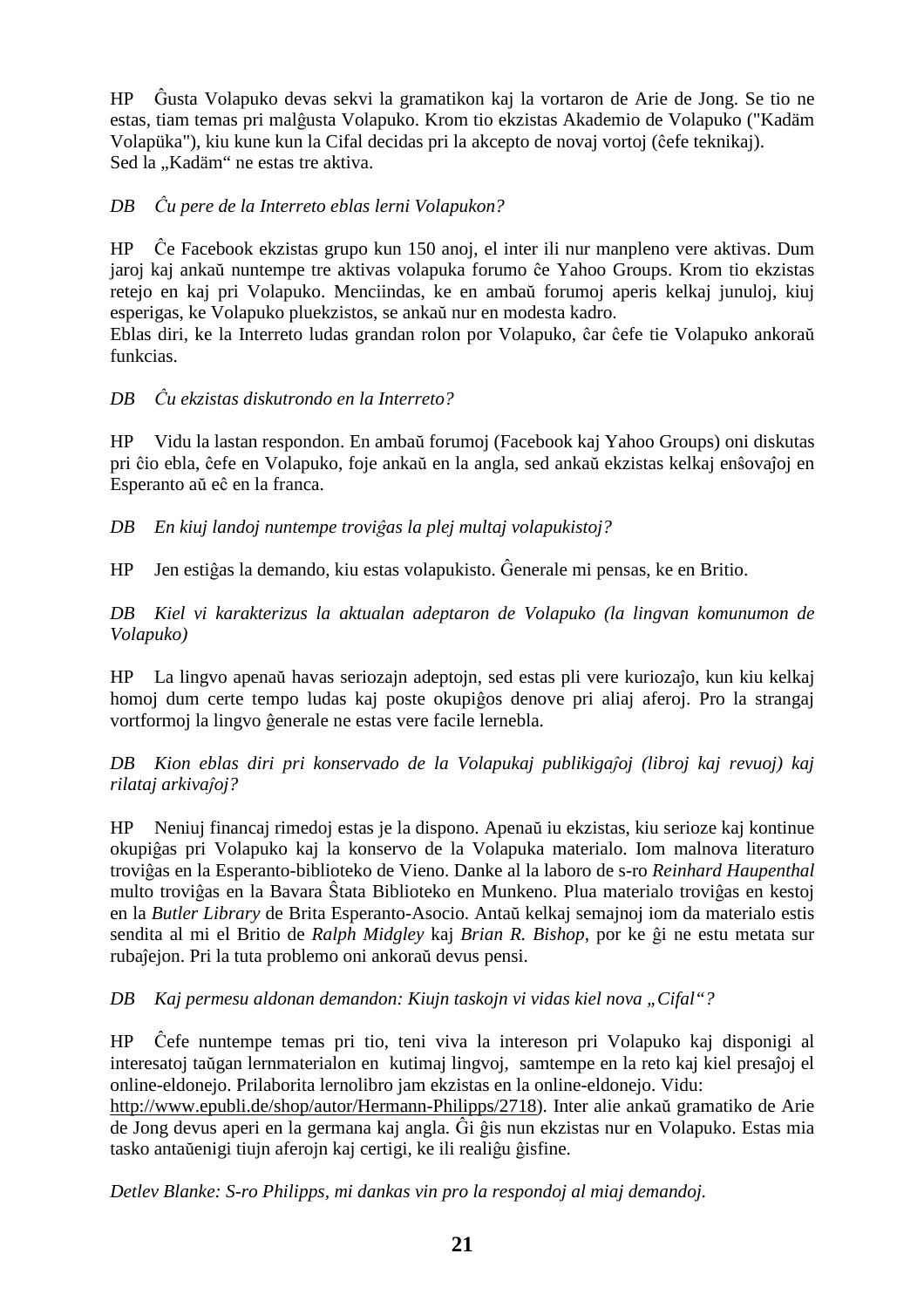# **9** *Ulrich Ammon* **pri la germana lingvo en la mondo**

### **9.1 Pri la internacia pozicio de la germana**

*Prof. d-ro Ulrich Ammon* (Universitato Duisburg/Germanio) en multaj libroj kaj studoj prilumis problemojn de la eŭropa lingvopolitiko, inter tio ankaŭ aparte la rolon de la germana lingvo en Eŭropo kaj en monda skalo. Li aparte priskribis i.a. la rolon de la germana kiel komunikilo en sciencoj.

Jam en la jaro 1991 ĉe De Gruyter (Berlin, New York) aperis lia enciklopedieca libro *Die internationale Stellung der deutschen Sprache* (633 p.) (la internacia pozicio de la germana lingvo), la ĝisnune fundamenta verko pri la temo.

Antaŭ nelonge aperis tute nove prilaborita verko, postsekvanta la supre cititan, kiu jam impresas pro sia ampleksego:

 Ammon, Ulrich (2015): *Die Stellung der deutschen Sprache in der Welt*. Berlin-München- Boston: De Gruyter, 1295 S. . 79,95 EUR.

### **9.2 Pri la enhavo de la nova verkego**

Ulrich Ammon (2015) prezentas la enhavon de sia libro en tre detala enhavtabelo (p.VII-X). Tiu tabelo kaj listoj de ilustraĵoj, mapoj, tabeloj, diagramoj kaj mallongigoj (p. XI-XII) kaj temindekso (p. 1275-1295) ebligas tre bonan orientiĝon pri la traktitaj temoj. Ammon utiligis kvantegon da fontoj, pri kiu atestas la ampleksa bibliografio (p. 1155-1273).

Ĉi-tie ne eblas prezenti la detalan enhavtabelon, sed ni almenu menciu la **ĉefajn ĉapitrojn**:

- A Die deutsche Sprache im Spannungsfeld nationaler Interessen und globaler Kommunikation: Begriffserklärungen und Theorieansätze (1-105). (*La germana lingvo en la streĉo inter naciaj interesoj kaj monda komunikado: klarigo de nocioj kaj teoriaj aliroj*)
- B , Deutsche Sprache', deutsches Sprachgebiet': Was dazu gehört und was nicht, und die Frage nach einer deutschen Ethnie (107-157). *('Germana lingvo', 'germanlingva regiono': Kio apartenas al tio, kaj kio ne; kaj la problemo de germana etno*)
- C Sprecherzahl und ökonomische Stärke von Deutsch (159-197). (*Nombro de parolantoj kaj eknomomia forto de la germana*)
- D Deutsch als staatliche Amtssprache (199-254). (*La germana kiel oficiala ŝtata lingvo*)
- E Deutsch als Minderheitssprache, aber nicht staatliche Amtssprache (255-405). (*La germana kiel minoritata lingvo, sed ne kiel oficiala ŝtata lingvo*)
- F Deutsch in der internationalen Wirtschaftskommunikation (407-518). (*La germana en la internacia komunikado de ekonomio*)
- G Deutsch in der internationalen Wissenschaftskommunikation (519-698). (*La germana en la internacia komunikado de sciencoj*)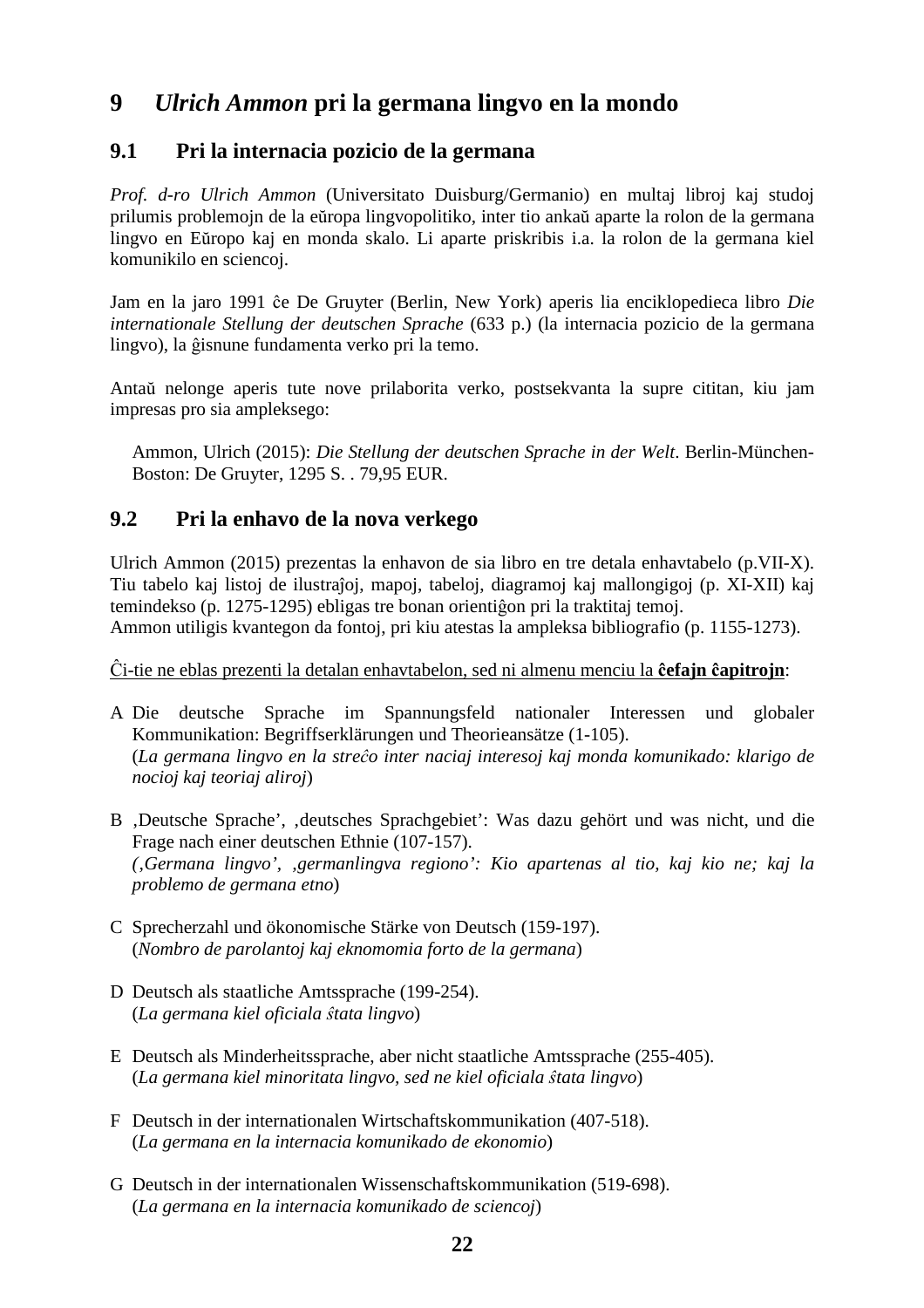- H Deutsch in der Diplomatie und in der Europäischen Union (EU) (699-832). (*La germana en la diplomatio kaj Eŭropa Unio, EU*)
- I Die deutsche Sprache im internationalen Tourismus (833-868). (*La germana en la internacia turismo*)
- J Deutsch in Medien und Sprachkunst außerhalb des deutschen Sprachgebiets (869-944). (*La germana en la medioj kaj lingvo-arto ekstere de la lingvo-regiono*)
- K Deutsch als Fremdsprache (DaF) außerhalb des deutschen Amtssprachgebiets (945-1068). (*La germana kiel fremdlingvo (DaF)<sup>11</sup> ekstere de la regiono kun la germana kiel oficiala*
- L Politik der Förderung der deutschen Sprache in der Welt (1069-1154).

(*La politiko por progresigo de la germana lingvo en la mondo*)

 *lingvo*)

 $\overline{a}$ 

La kompleta detala enhavtabelo ankaŭ troviĝas ĉe: www.ulrichammon.de/resources/Stellung\_der\_deutschen\_Sprache.pdf

## **9.3 Unu aŭ pluraj lingvoj de scienca komunikado?**

Unu ĉapitro, sed ne nur tiu, meritas la apartan intereson de adeptoj de planlingvo.

En la ĉapitro *Avantaĝoj kaj malavantaĝoj de unu aŭ pluraj lingvoj de scienca komunikado* (p. 682-693) Ulrich Ammon diskutas kelkajn aspektojn de la internacia komunikado en sciencoj, kiun plurlingvismo aŭ unulingvismo povas malhelpi aŭ progresigi.

Ĉi-rilate li ankaŭ tuŝas projektojn de "artefarita globala Lingua franca (monda komunika lingvo)" kaj mencias la proponon al la Ligo de Nacioj 1921 favore al la konsidero de Esperanto (683).

Post diskuto pri diversaj avantaĝoj kaj malavantaĝoj de diversaj proponitaj modeloj por faciligi la internacian lingvan komunikadon, i.a. pasiva multlingveco (,poliglota dialogo' laŭ Posner), Ammon konstatas jene (691):

"Realigebla, justa kaj samtempe ekonomia solvo bezonus tute alian aliron – en la direkto de longe konataj vojoj: La internacia lingvo de scienca komunikado devus esti nenies gepatra lingvo. Por tio ekzistas du eblecoj:

1) Iu "morta" lingvo, ne plu uzata, eble klasika lingvo, aŭ

2) lingvo nove kreita, "artefarita", planlingvo

Nur tia fremdlingvo estus por ĉiuj vera Lingua franca.[…]

 Ambaŭ proponoj ne estas novaj kaj kiel kandidatoj estis ofte menciitaj la latina (klasika lingvo) kaj Esperanto (planlingvo). Ĉiuj sciencistoj devus lerni la koncernan lingvon kaj povus limigi sin al ĝi en la internacia komunikado. Tiel estus certigitaj sama lerninvesto kaj justa disdivido de la ŝarĝoj (se oni ne konsiderus la malsamajn lernmalfacilojn surbaze de la malsama distanco al la eliraj lingvoj)."

Kvankam antaŭ 100 jaroj tia propono de planlingvo laŭ Ammon ŝajnis realigebla (vidu la raporton al la Ligo de Nacioj) ĝi nuntempe ne plu havas ŝancon. Ammon klarigas:

<sup>&</sup>lt;sup>11</sup> DaF = germane , **D**eutsch als **F**remdsprache' (la germana kiel fremdlingvo).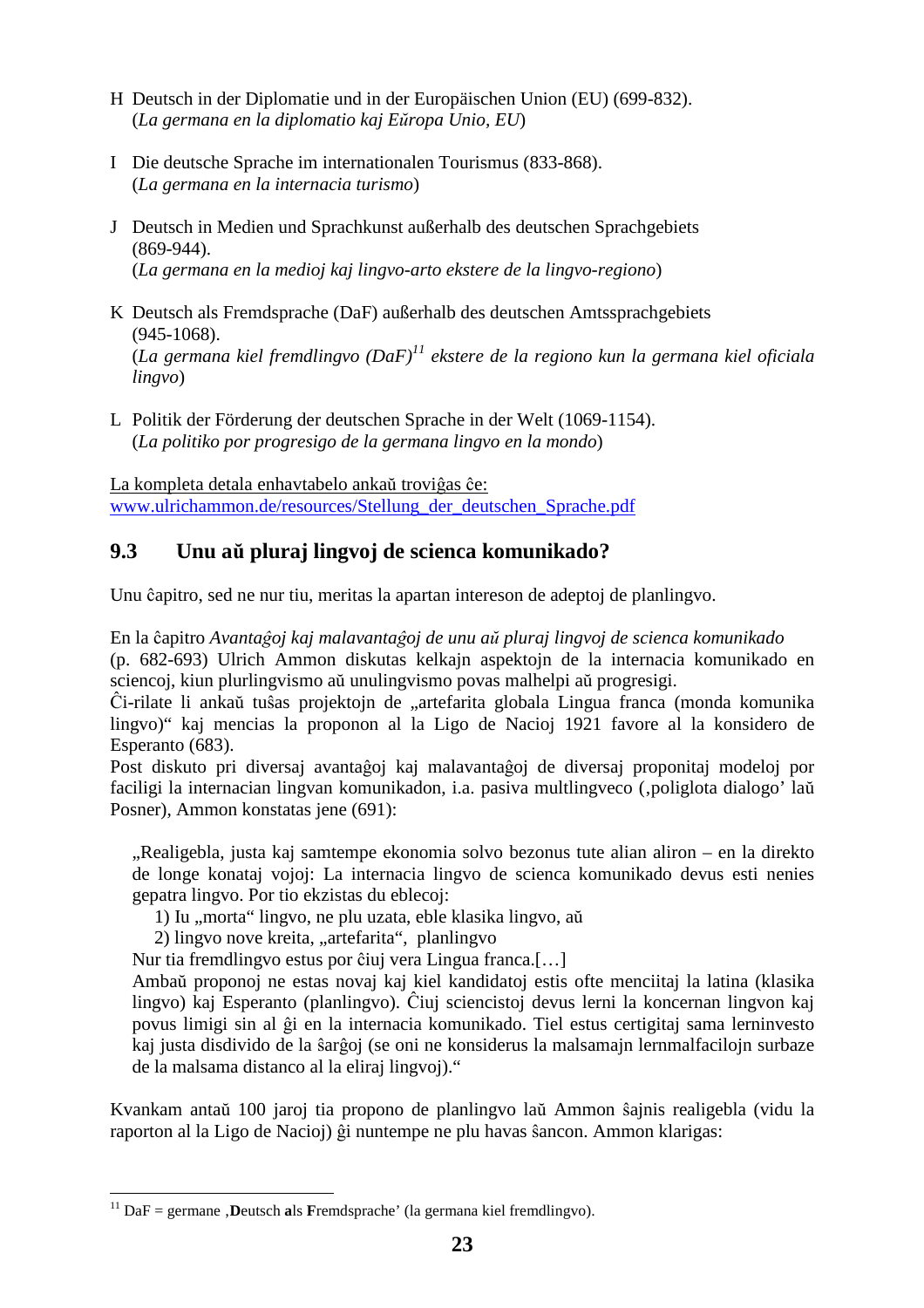"Tamen la realigo de tia propono nuntempe ŝajnas neebla. Nur malgranda obstaklo verŝajne estus la antaŭjuĝoj kontraŭ "artefaritaj" lingvoj, ekde longe incitataj de la kontraŭuloj[…] eĉ la politikaj kontraŭstaroj flanke de la anglasaksa mondo, kiu perdus sian lingvan avantaĝon, eble ne estus decidaj. Multe pli grandan bremsan efikon havus la intertempe realigitaj gigantaj investoj, donitaj al la lernado kaj uzado de la angla, malpli multe ankaŭ por aliaj "vivantaj" fremdlingvoj.

 Tiuj investoj estus perdiĝontaj. Sed ne nur tio. Ankaŭ milionoj da instruistoj kaj profesoroj por la angla kaj aliaj fremdlingvoj kaj tradukistoj kaj interpretistoj perdus sian ekzisto-bazon. Pro tio la transiro al tute alia, eble artefarita lingvo por la monda scienco aŭ eĉ por la tutmonda komunikado havus neantaŭvideblajn ekonomiajn sekvojn. Tia ŝanĝo ne estas atendebla en la nuntempo de daŭraj ekonomiaj krizoj" (691-692).

*Detlev Blanke* 

## **10 Revuoj**

### **10.1** *A'dam Multiling* **– Multilingualism and Amsterdam**

Dum oktobro 2014 en la Universitato de Amsterdam oni fondis novan serion de fakaj artikoloj kun la nomo "*A'dam Multiling*". Temas pri rezulto de kunlaboro inter du esplorcentroj de la universitato:

 ACLC (Amsterdam Center for Language and Communication) kaj ARTES (Amsterdam School for Regional, Transnational and European Studies): http://www.multilingualism.humanities.uva.nl.

ACLC estas reprezentata per prof. d-ro. Federico Gobbo, F.Gobbo@uva.nl Por ARTES respondecas d-ro László Marácz , L.K.Maracz@uva.nl A'dam Multiling ekzistas nur online.

#### En la unua eldono aperis jenaj kontribuoj:

Federico Gobbo & László Marácz: *An interdisciplinary working paper series on multilingualism.*

 (http://www.multilingualism.humanities.uva.nl/wp-content/uploads/2014/09/a-dam multiling-2014-1-1-nov-p1-5.pdf

Humphrey Tonkin: *Planning the past in language planning*: http://ssrn.com/abstract=2514699

Christopher Houtkamp: *Integrating language in theories on long-distance movement: migration vs mobility&the concept of motility*: http://hdl.handle.net/11245/1.432944

### **10.2** *Language Problems & Language Planning* **vol. 38 (2014)- la enhavo**

### **1/2014**

#### **Articles / Articulos / Aufsätze / Artikoloj**

#### *Maryam Borjian*

"Language-education policies and international institutions: The World Bank's vs. UNESCO's global framework"

*Conchúr Ó Giollagáin* 

"Unfirm ground: A re-assessment of language policy in Ireland since Independence"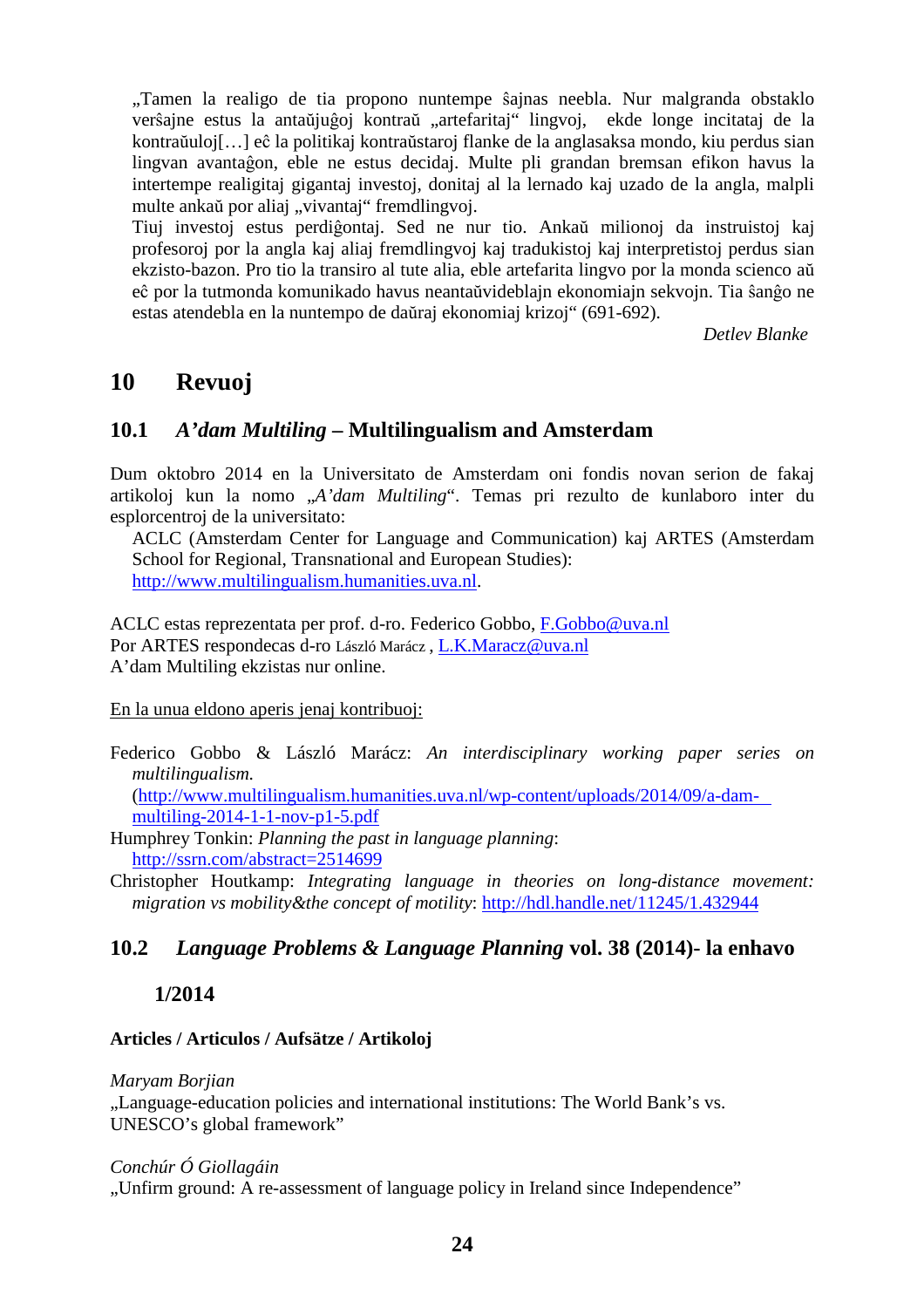#### *Assel Akzhigitova and Sholpan Zharkynbekova*

"Language planning in Kazakhstan: The case of ergonyms as another scene of linguistic landscape of Astana"

#### **Interlinguistics / Interlingüística / Interlinguistik / Interlingvistiko**

*Chris Krägeloh and Tia N. Neha* 

"Lexical expansion and terminological planning in indigenous and planned languages: Comparisons between Te Reo Māori and Esperanto"

#### **Reviews / Críticas / Rezensionen / Recenzoj**

Reviewed by Federico Gobbo Albert Bastardas-Boada. *Language and identity policies in the 'glocal' age: New processes, effect, and principles of organization.*

Reviewed by Federico Gobbo Wera Blanke. *Pri terminologia laboro en Esperanto: Elektitaj publikaĵoj*.

Recensione di Renato Corsetti Maria Luisa Villa. *L'inglese non basta: Una lingua per la società*.

Reviewed by Frank Nuessel F. Xavier Vila (Ed.). *Survival and development of language communities: Prospects and challenges.*

### **2/2014**

#### **Articles / Articulos / Aufsätze / Artikoloj**

*Conchúr Ó Giollagáin*  "From revivalist to undertaker: New developments in official policies and attitudes to Ireland's 'First Language',

*Rubén Fernández Asensio*  "Language policies in the Kingdom of Hawai'i: Reassessing linguicism"

*Juan R. Valdez*  "La regimentación lingüística en un escenario transnacional: La República Dominicana / Haití

*Andy Hancock*  "Language education policy in multilingual Scotland: Opportunities, imbalances and debates"

*M. Obaidul Hamid and Richard B. Baldauf, Jr. †* 

"Public-private domain distinction as an aspect of LPP frameworks: A case study of Bangladesh"

#### **Reviews / Críticas / Rezensionen / Recenzoj**

Rezensiert von Till-Dietrich Dahlenburg Vĕra Barandovská-Frank (Ed.). *Littera scripta manet: Serta in honorem Helmar Frank.*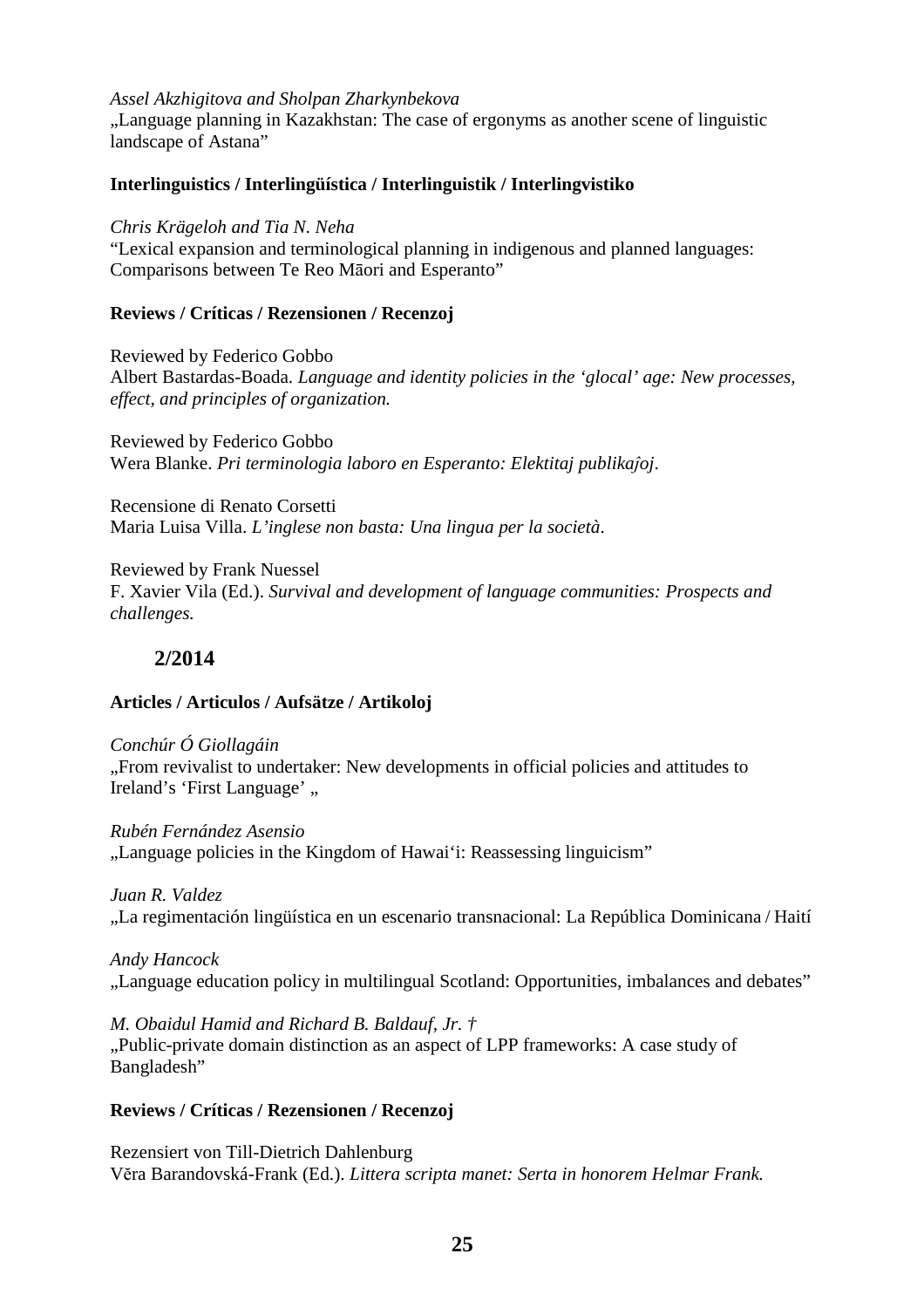Reviewed by Jukka Pietiläinen D. V. Vlasov. *Эсперанто: полвека цензуры*

Reviewed by Humphrey Tonkin Bernard Spolsky (ed.). *The Cambridge handbook of language policy.*

### **3/2014**

#### **Articles / Articulos / Aufsätze / Artikoloj**

*Kateřina Černá*  "Status des ö/Österreichischen Deutsch: Sprachenrecht und seine Auswirkungen"

*Anna Kristina Hultgren and Jacob Thøgersen*  ". Englishization of Nordic universities: Policy and practice — A disconnect"

*Hacer Hande Uysal*  "English language spread in academia: Macro-level state policies and micro-level practices of scholarly publishing in Turkey"

#### **Interlinguistics / Interlingüística / Interlinguistik / Interlingvistiko**

*Frederico Gobbo*  "Interlinguistics and Esperanto studies at universities: The experience at the University of Turin"

#### **Reviews / Críticas / Rezensionen / Recenzoj**

Rezensiert von László Marácz Jakob Haselhuber. *Mehrsprachigkeit in der Europäischen Union: Eine Analyse der EU-Sprachenpolitik, mit besonderem Fokus auf Deutschland*

La enhav-tabeloj de ĉiuj ĝis nun aperintaj kajeroj de LPLP troveblas ĉe: https://benjamins.com/#catalog/journals/lplp/issues

# **11 Bibliografioj**

## **11 .1 La lingvoj de la mondo:** *Glottolog.org*

En kajero 4/2014 de la germanlingva revuo *MaxPlanckForschung* oni legas sur p. 9:

 "La eldonejo De Gruyter disponigas al la datumbazo *Glottolog* ĉiujn bibliografiajn datumojn el sia lingvistika programo. Tiu ĉi datumbazo, subtenata de la germana "Max- Planck-Gesellschaft" ofertas liberan aliron al sciencaj informoj pri la lingvoj de la mondo. la unua transdono de datumoj kun ĉirkaŭ 4000 libroj kaj 5000 revuoj pli malpli finiĝis. Post tio ankaŭ ĉiuj aliaj estontaj titoloj eniĝos la datumbazon."

Se oni aliras http://glottolog.org/, oni trovos jenajn (nur) anglalingvajn klarigojn:

#### **Welcome to Glottolog**

Comprehensive reference information for the world's languages, especially the lesser known languages.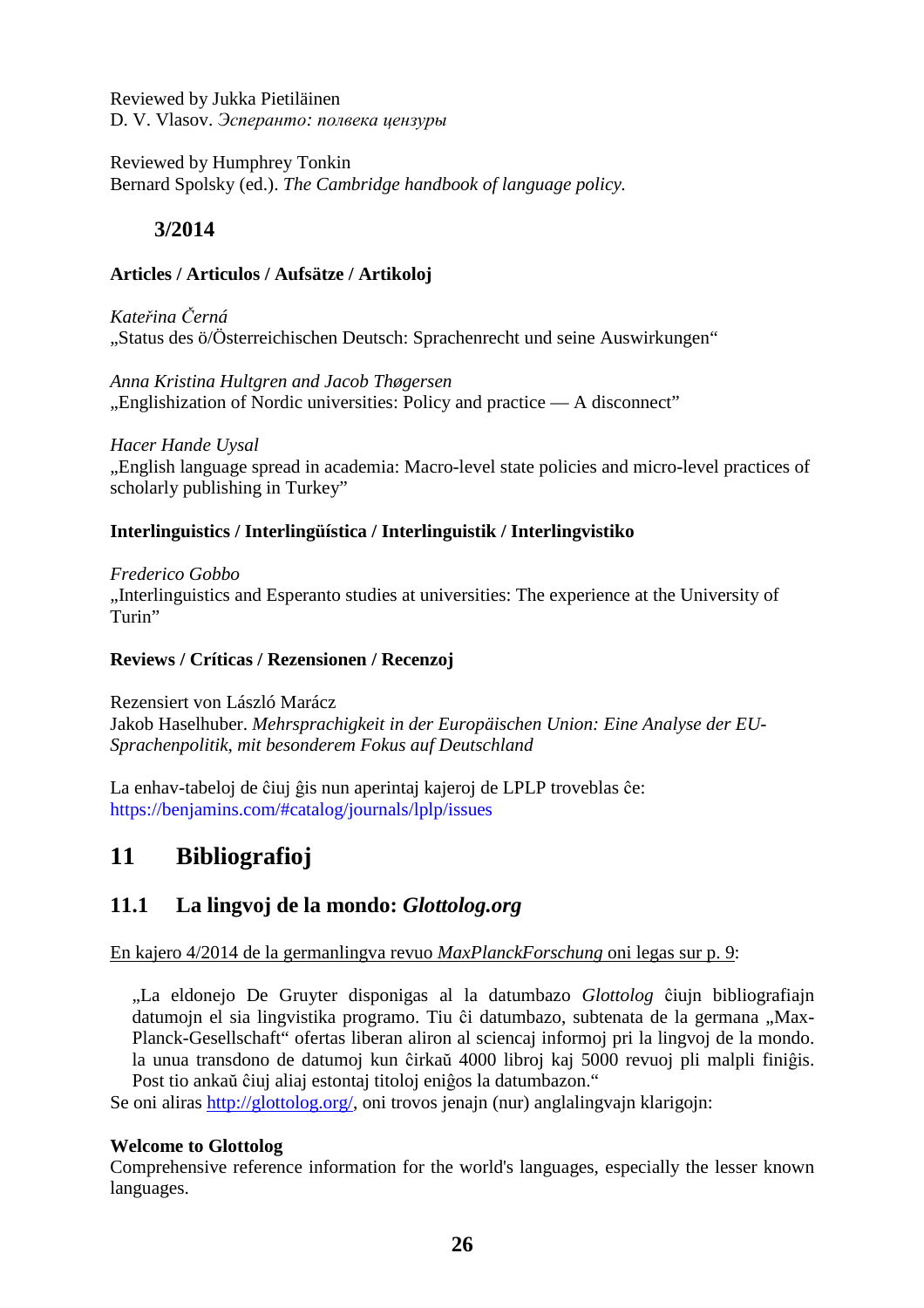Information about the different languages, dialects, and families of the world ('languoids') is available in the Languages and Families sections. The References section contains bibliographical information. You can query the bibliographical database by filtering the table view or using a complex query involving genealogical affiliation, document type, and macroarea.

#### **Catalogue of languages and families**

**Glottolog** provides a comprehensive catalogue of the world's languages, language families and dialects. It assigns a unique and stable identifier (the Glottocode) to (in principle) all languoids, i.e. all families, languages, and dialects. Any variety that a linguist works on should eventually get its own entry. The languoids are organized via a genealogical classification (the Glottolog tree) that is based on available historical-comparative research (see also the Languoids information section).

#### **Bibliography**

The References section ('langdoc') provides a comprehensive collection of bibliographical data for the world's lesser known languages. It provides access to more than 180,000 references of descriptive works such as grammars, dictionaries, word lists, texts etc. Search criteria include author, year, title, country, and genealogical affiliation. References can be downloaded as txt, bib, html, or with the Zotero Firefox plugin.

#### Propono por serĉoj:

#### **Languages**

Sub 'Languages' oni trovos ĉiujn lingvojn registritajn en la datumbanko, inter ili ankaŭ Esperanto kaj Interlingua.

#### **References**

Sub , References' oni povas serĉi laŭ aŭtoroj (Name) aŭ temoj (Title). Tie oni trovos ĉe , Name' nomojn de kelkaj interlingvistoj kaj ĉe 'Title' multajn rezultojn ekz. ĉe ,Interlinguistik', ,interlinguistics', ,Plansprachen', ,planned languages', ,Esperanto' ktp.

### **11.2 Aktuala Bibliografio 6**

Hrsg. = redaktis aŭ editis.

Ammon, Ulrich (2014): *Die Stellung der deutschen Sprache in der Welt*. Berlin: De Gruyter, 1295 p.

Astori, Davide (2014, Hrsg.): *La Premio "G. Canuto" por magistriĝa disertacio pri Interlingvistiko kaj Esperantologio*. Milano: Itala Esperanto-Federacio, 223 p. (artikoloj de/pri Giorgio Canuto, kaj i.a. pri lingvopolitikaj, sciencorganizaj kaj alitemaj kontribuoj).

Belošević, Marija (2013, Hrsg.): *Zbornik "Mali jezici - bogato književno stvaralaštvo". Almanako "Minoraj lingvoj – riĉa literatura kreado".* Zagreb: Hrvatski esperantski savez/ Kroata Esperantista Unuiĝo, 171 p.

Blanke, Detlev (2015): *Eugen Wüster – la planlingvoj kaj la Enciklopedia Vortaro*. Berlin: D. Blanke, bindita manuskripto, 104 p. (ricevebla ĉe detlev@blanke-info.de, 10 EUR + sendokostoj).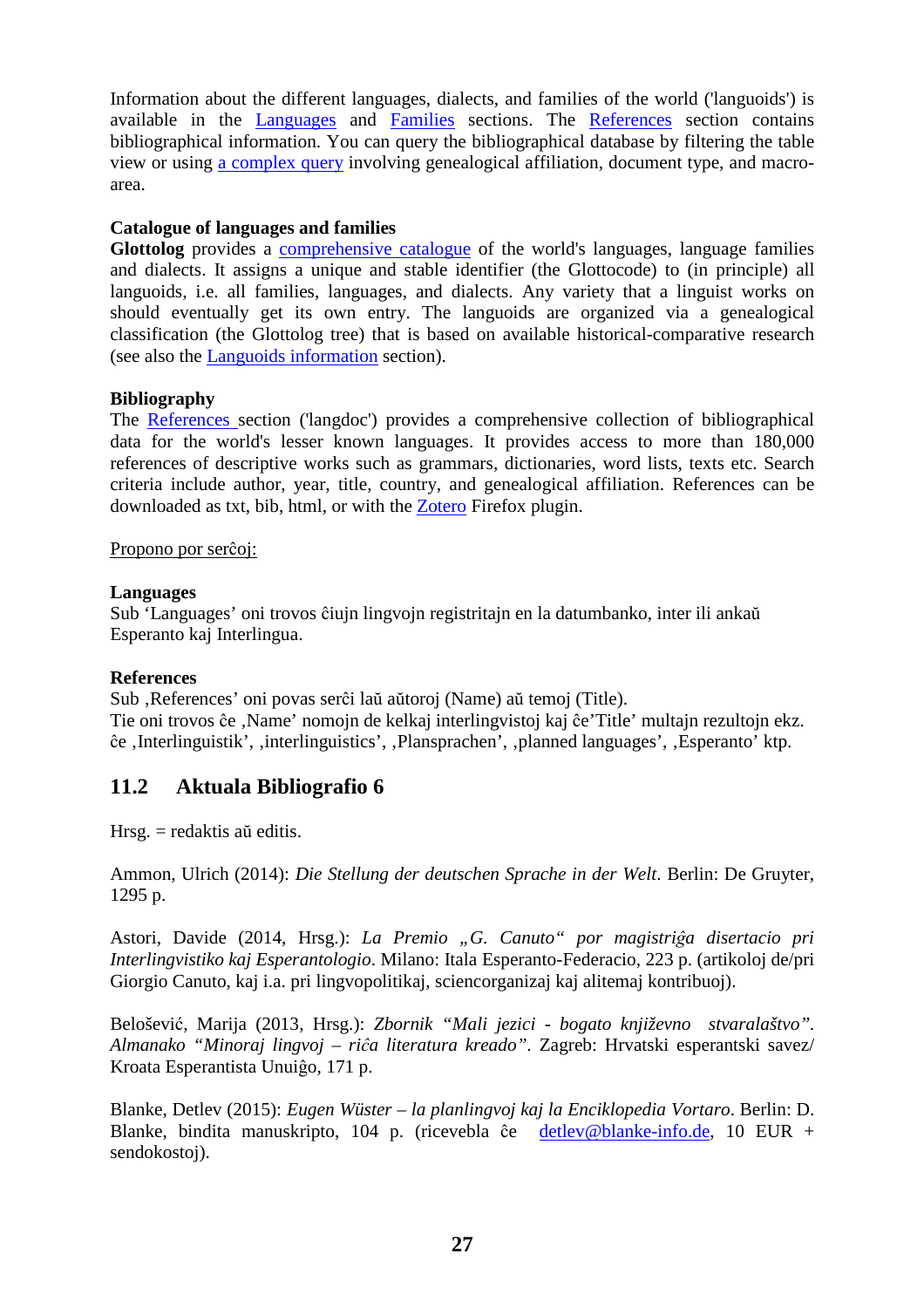Brosch, Cyril (2915): Seksa egaligo en la lingvo – laŭfundamente.→ http://lingvakritiko.com/2015/01/31/seksa-egaligo-en-la-lingvo-laufundamente

Duličenko, Aleksandr D. (2007): *Istorija interlingvistiki*. Moskva: Vysšaja škola, 183 p.

Fernández, Miguel (2014, Red.): *Memorindaj anarkiistoj kaj anarkiisma esperantismo*. Madrid: Asociación Izquerda y Esperanto - SATeH, 153 p.

Fiedler, Sabine (2015): Gender in a planned language: Esperanto.→Hellinger, Marlis/ Motschenbacher, Heiko (2015, Hrsg.): *Gender Across Language*. Vol. 4. Amsterdam: Benjamins, p. 97-123.

Gobbo, Federico (2014): Interlinguistics and Esperanto studies at universities. The experience at the University of Turin. →*Language Problems & Language Planning* (38), Nr. 3:292-303.

Haupenthal, Reinhard (2014): *Laudationes in honorem Gaston Waringhien (1901-1991), André Albault (1923-), Adolf Burkhardt (1929-2004), Claude Gacond (1931-).* Germanaj versioj. Bad Bellingen: Edition Iltis, 42 p. (kun fotoj).

—(2014): *Einblicke. Rezensionen zur Esperantologie und Interlinguistik*. Herausgegeben von Hervé Vallon. Bad Bellingen. Edition Iltis, 119 p. (germanlingvaj recenzoj).

—(2014): *Personalbibliographie. Persona bibliografio. Juan Régulo Pérez (1914-1993)*. Bad Bellingen. Edition Iltis, 23 p.

Jansen, Wim (2015): Leksikografia dilemo en Esperanto: ĉu baska, eŭska aŭ vaska?→*Beletra Almanako* 22: 94-99

Keefe, Dennis (2015): Pedagogio estas por infanoj. Andragogio estas por plenkreskuloj. →*Internacia Pedagogia Revuo* 45 (2015), n-ro 1, 9-16.

Korĵenkov, Aleksander (2015): Zamenhof kaj la movado.→*La Ondo de Esperanto* 1/2015: 16-17.

Košt'álek, Jindřich (2015): Komenio kaj Zamenhof – konciza komparo de iliaj planlingvoj. →*Grundlagenstudien aus Kybernetik und Geisteswissenschaft (grkg)* 56, 1:44-52.

Koutny, Ilona (2014): A nemzetközi és kultúraközi kommunikáció alternatívái az EU-ban.→ Ladányi, Mária/Vladár, Zsuzsa /Hrenek, Éva (Red.): *Nyelv – Társadalom – Kultúra I-II*. Budapest: Manye – Tinta Könyvkiadó, 243-250

—(2014): Kompozicionalitás és lexikalizálódás egy tervezett nyelv esetében. (Compositionality and lexicalization in the case of a planned language).→(Havas, Ferenc / Horváth, Katalin / Kugler, Nóra / Vladár, Zsuzsa Red.): *Nyelveben a világ. Tanulmányok Ladányi Mária tiszteletére*. Budapest: Tinta Kiadó, 144-151. (festlibro por Maria Ladányi).

Korĵenkov, Aleksander (2015): La "nova energio" de Carlo Bourlet.→*La Ondo de Esperanto* 3/2015: 14-15.

—(2015): Generalo Sebert – sindona kaj nelacigebla.→*La Ondo de Esperanto,* 4-5/2015, p. 16-17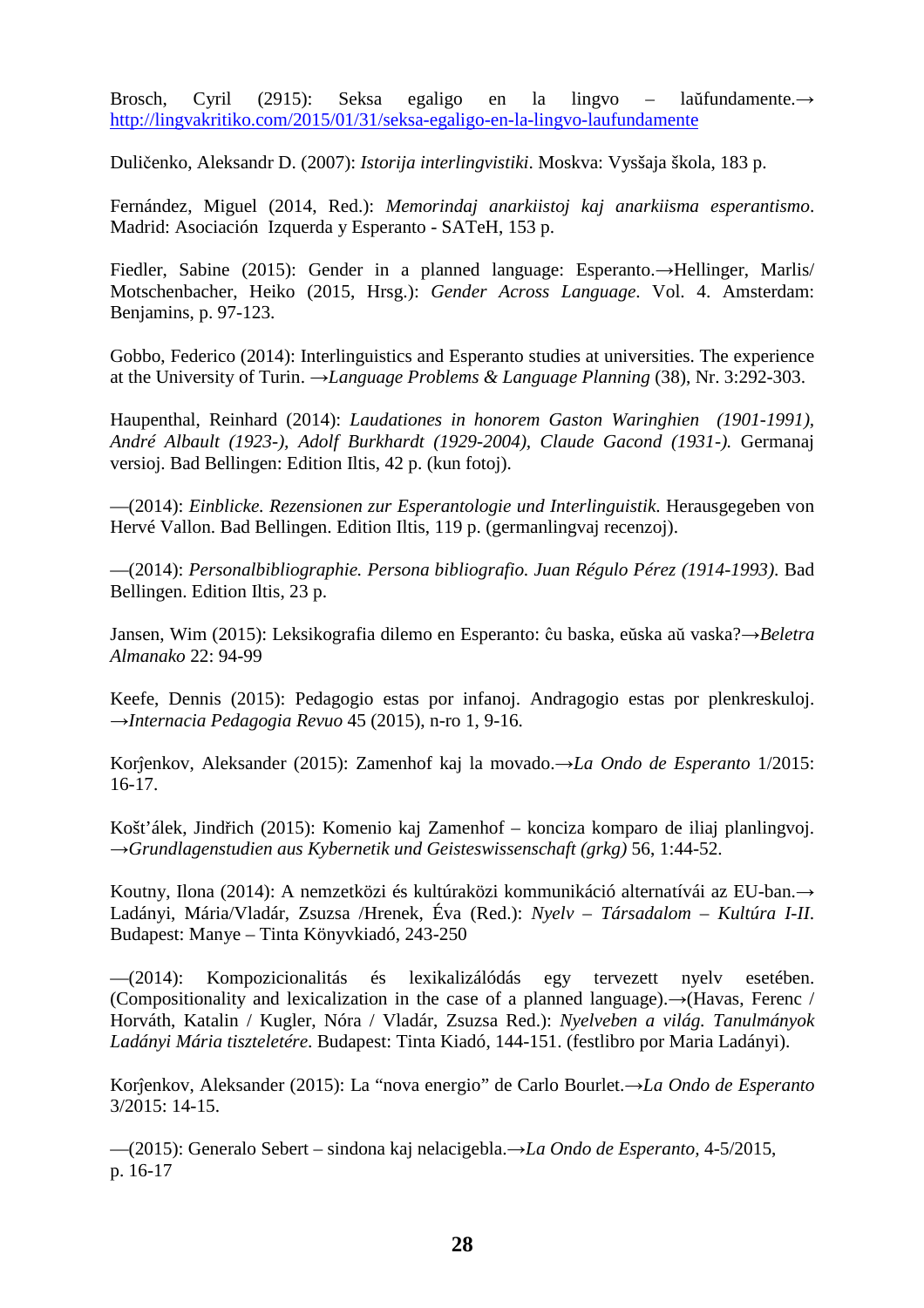\*Krause, Bernd (2014a): "Ehre ihrem Andenken!" Gefallene deutsche Esperantisten des Ersten Weltkriegs.→*Genealogie. Deutsche Zeitschrift für Familienkunde* 32.2014 (63. Jg.), S. 282-293 (pri esperantistoj falintaj dum la Unua Mondmilito)

\*Krause, Bernd (2014b): "Nova grupo estas fondita." Dokumente aus den ersten Jahren der Esperanto-Bewegung in Kronach.→*Archiv für Geschichte von Oberfranken* 94.2014, S. 205-220

Kuhn, Hans-Dieter (2010): Die Plansprache Volapük in Konstanz.→*Hegau. Zeitschrift für Geschichte, Volkskunde und Naturgeschichte des Gebietes zwischen Rhein, Donau und Bodensee*. Singen/Hohentwiel 67 (2010), S. 201-228.

Lapenna, Ivo (2014): *Esploro kaj Dokumentado. Redaktita kaj korektita represo de artikoloj el la rubriko "Esploro kaj Dokumentado", aperintaj en la revuo "Horizonto" (1976-1987).* Đurđevac (Kroatio): Grafokom, 221 p.

Lindstedt, Jouko (2010): Esperanto as a family language.→Fred Dervin (ed.), *Lingua francas. La véhicularité linguistique pour vivre, travailler et étudier*. Paris: L'Harmattan, p. 69-80.

Lins, Ulrich (2015): Herdaĵo kaj novkomenco. Historiistoj malkovras Esperanton.→*La Gazeto* 30 (2015), n-ro 175: 20-21. (ankaŭ vidu IpI 91: 28-29).

—(2015): Danoj eskapis persekuton. Pri la observemo de Gestapo/SS kaj la spitemo de esperantistoj.→*Beletra Almanako* 22:65-73.

Maat, Jaap (2014): Natural languages and artificial language. Leibniz's rational grammar as the link between the two.→Li, Wanchao (2014, Hrsg.): *Einheit der Vernunft und Vielfalt der Sprachen. Beiträge zur Leibniz' Sprachforschung und Zeichentheorie*. Stuttgart: Franz Steiner (437 p.) p. 43-54.

Mayer, Herbert (2000): Plansprachen und Sprachutopien.→Petschar, Hans (Hrsg.), *Alpha und Omega. Geschichten vom Ende und Anfang der Welt.* Wien: Springer, (349 S.), p. 218-225.

Pennacchietti, Fabrizio A. / Minnaja, Carlo (2014): "Littera scripta manet – Helmar Frank inter revo kaj realo".→*Literatura Foiro* 45(2014), n-ro 272: 288-293.

Pokrovskij, Sergio (2015): Ĉu jes aŭ ne?→*La Ondo de Esperanto*, 4-5/2015:12-15.

Rátkai, Árpád (2015): Informfalsantoj kontraŭ Lazar Markoviĉ Zamenhof.→*Beletra Almanako* 22:57-64.

Rider, Robin E. (1990): Measure of Ideas, Rule of Language: Mathematics and Language in the 18th Century.→Tore Frängsmyr/J.L. Heilbron/ Robin E. Rider (1990, eds.): *The Quantifying spirit in the 18<sup>th</sup> century*. Uppsala Studies In History of Sciences 7 (Berkely, Los Angeles, Oxford: University of California Press, p.113-140. (VIII+411 p.)

Rossi, Paolo (1971): Aspetti della rivoluzione scientifica. Kapitel VII: Lingue artificiali, classificazioni, nomenclature.→Pietro Piovani (Hrsg.) *Colana di Filosofia XIII*. Neapel: Morano (424 p.), p. 293-367.

Szilva, Szabolcs (2015): Diversaj aliroj al la klasifikado de planlingvoj.→*Grundlagenstudien aus Kybernetik und Geisteswissenschaft (grkg)* 56, 1:21-40.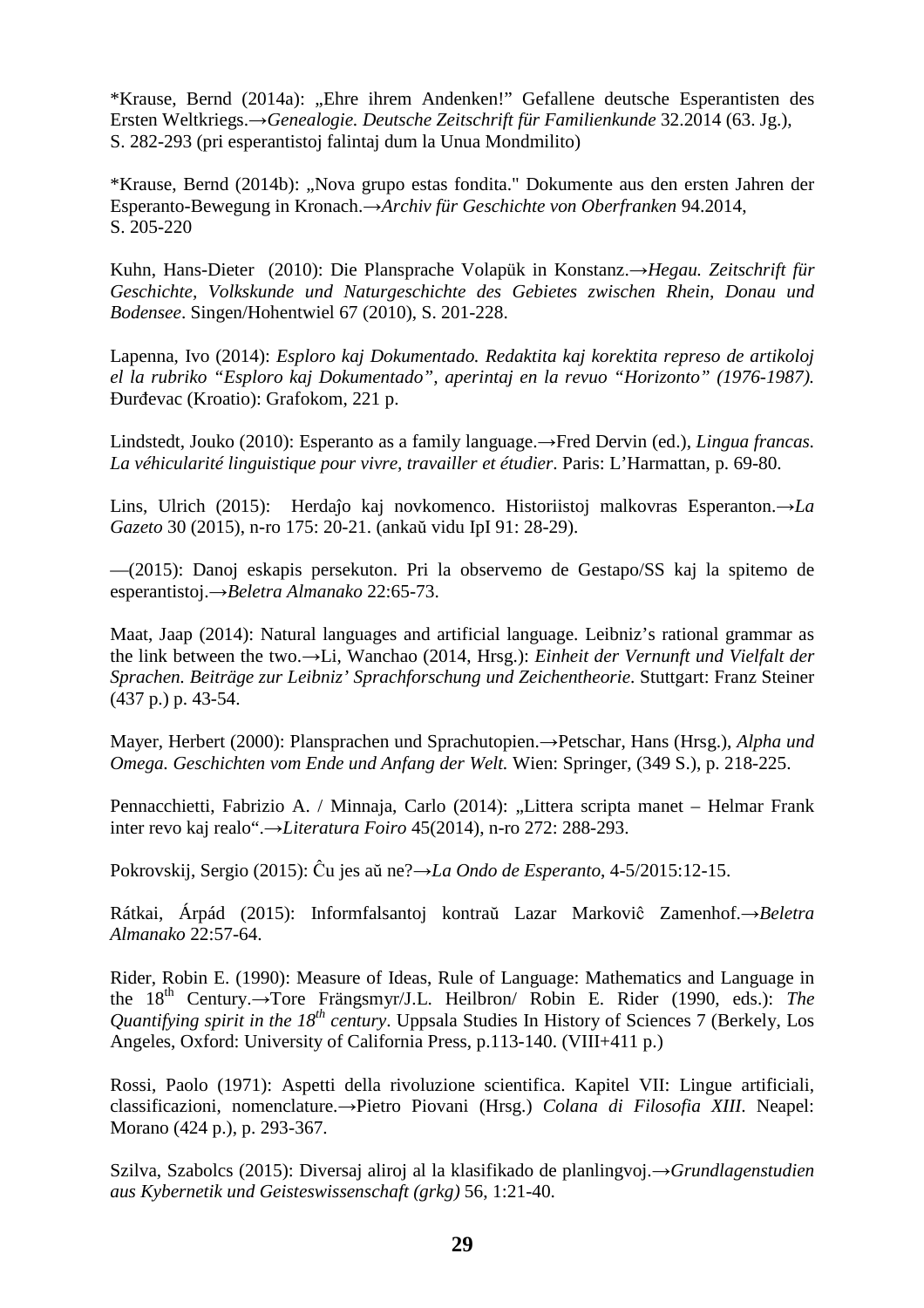Tonkin, Humphrey (2014): Planning the past in language planning.→*A'dam Multiling* (2014)1:1, Nov, 6-15.

http://www.multilingualism.humanities.uva.nl/download/a-dam-multiling-2014/ (8.2.2015)

Vallon, Hervé (2015, Ed.): *Reinhard Haupenthal. Bibliographie seiner Veröffentlichungen zur Esperantologie und Interlinguistik. Zum 70. Geburtstag von Reinhard Haupenthal am 17. Februar 2015*. Bad Bellingen: Edition Iltis, 157 p. (Foto)

Wüster, Eugen (2015): *Enciklopedia Vortaro Esperanta – Germana. Transskribita de Hans-Joachim Plehn. Kvina liverparto. Korno – luzulo*. Berlin: D. Blanke, bindita manuskripto 114 p. (ricevebla ĉe detlev@blanke-info.de, 10 EUR + sendokostoj).

\*Pri pliaj pubikigaĵoj de *Bernd Krause* (esperanto@geschichtswissenschaften.com) vidu: http://independent.academia.edu/BerndKrause.

## **11.3 Leksika materialo** *Glosbe*

Inter la pluraj interretaj datumbazoj vortaraj, Glosbe // https://glosbe.com/ probable nuntempe estas la plej ampleksa. Jen informcele, kion mi notis por Berlina Komentita Bibliografio de Vortaroj kaj Terminaroj de Esperanto (BKB):

(se la mesaĝprogramo fuŝas la tekston, simple mem iom "ludu" laŭ la supra ret-adreso). "Glosbe" (https://glosbe.com/) estas vortara datumbazo interreta kun sidejo en Pollando kun ĉ. 2000 (!) font- kaj cellingvoj, inter kiuj ankaŭ estas Esperanto. Sub unueca fasado (komence de 2015 eblas ŝalti inter ĉ. 65 fasadaj lingvoj: angla, franca, germana k.a., Esperanto ne jam) oni povas elekti iujn ajn traduk-kombinojn, ekz. Esperanto→ Navajo, ksosa, zulua aŭ Ido, manksa, joruba→ Esperanto k.t.p.

La rezulto varias de simpla unuvorta traduko, al aldonaj dulingvaj ekzemplofrazoj, unu- aŭ dulingvaj difinoj, bildoj, referencoj al similaj vortoj el la sama semantika kampo, prononcindikoj laŭ IPA aŭ sondosieroj pri la elparolo, indiko pri silabo-disigo k.t.p. Se rekta, unuŝtupa traduko ne eblas, la sistemo resendas proponojn laŭ haveblaj duŝtupaj tradukoj, markitaj per averto pri duŝtupeco. En tre ĝenerala maniero "aŭtoroj" aŭ "fontoj" estas indikitaj, ekz. "Wiktionary", "Wikipedia", "OmegaWiki", "Tatoeba", "FreeDict", la vortaroj de la serio "La Vortaro", Reta Vortaro k.t.p.

La nomitaj apartenas al la por Esperanto pli gravaj fontoj. Krome enestas vortara materialo de pluraj universitatoj, ekz. multlingva vortaro de loknomoj *HeiNER* (enhavas Esperanton), verkita de la universitato Heidelberg. La sistemo-administrantoj aŭ libervolaj helpantoj (necesas registriĝo kaj ensaluto) daŭre serĉas kaj enigas iun ajn taŭgajn vortarajn materialojn sen kopirajto, ekz. troveblajn en Interreto aŭ simple novajn traduk-parojn aŭ aliajn vortarajn elementojn (ŝanĝoj estas menciitaj en listo "Nunaj aktivecoj").

(Lau informo de *Bernhard Pabst*, 05.02.2015)

### **11.4 Bildvortaro de Eichholz en la reto**

Ekde 2012 la Bildvortaro de Rüdiger Eichholz (1922-2000) troviĝas kiel skanaĵo en la reto (50 MB): // http://www.pdf-archive.com/2012/02/05/esperanta-bildvortaro-rudiger-eichholz/

Eichholz, Rüdiger [red.]:

<https://eo.wikipedia.org/wiki/R%C3%BCdiger\_Eichholz> ]. Esperanto-bildvortaro. Bailieboro (Ont./Kanado): Esperanto Press, 1988. 880 p. 368 ilus. — 20 x 13 cm. ISBN 0- 919186-32-7. Siglo: EB. Laŭtema bildvortaro kun ĉ. 25.000 kapvortoj surbaze de la 2a germana eld. de Bilderwörterbuch (Duden) 1958 (1a 1935).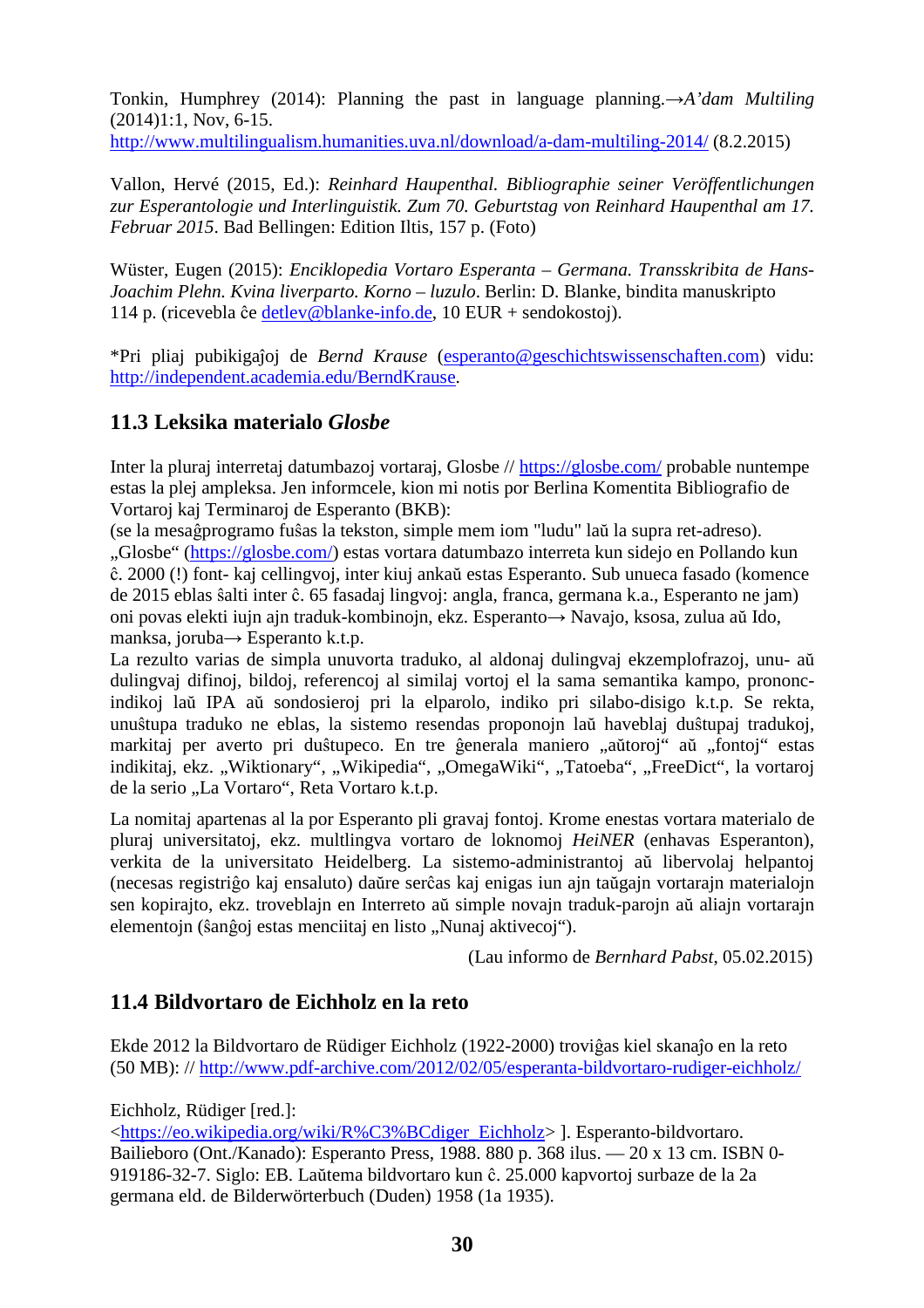2a korektita eldono, Bailieboro (Ont./Kanado): Esperanto Press, 1989. 880 p. 368 ilus. — 20 x 13 cm. Preskaŭ identa kun la 1a eld. 1988, korektitaj nur terminoj 225/62 kaj 212/64.

Reproduktaĵo 2012 de la 1a eldono 1988 kiel netraserĉebla bild-pdf (50,3 mb, 2012-02-02), rete <http://www.pdf-archive.com/2012/02/05/esperanta-bildvortaro-rudiger-eichholz/> elŝutebla.

#### **Recenzoj**

— 1988: N.i.: Jen la bildvortaro kiu klarigas la tutan mondon. [Pri Eichholz, R. Esperanta Bildvortaro. Bailieboro 1988]. En: Monato 1988:09:06, p. 25.

—1988-1990: *Farjon de Lagatinerie, Jacques-Franky*: Post dudekkvarjara gravedeco... En: Akademiaj Studoj. Bailieboro, Ont. Vol. 1988-1990. p. 334-340.

—1988-1990: *Krause, Erich-Dieter*: Grandioza verko por la praktika esperantisto. En: Akademiaj Studoj. Bailieboro, Ont. Vol. 1988-1990. p. 333.

— 1991: *Vaitilaviĉius, Adomas*: La bovuno kornobatas Esperanton, se la prezidantuno ne defendos ... En: Litova Stelo 1991/2 (78), p.16-18: Kontraŭ -un kaj -uk, proponitaj en EB. Kontraŭ -j por ŝtatnomoj.

— 1994: *Pabst, Bernhard*: Bildvortaro premiita. Nova eldono preparata. En: Esperanto Aktuell 1994/8, p. 5: IEK atribuis OSIEK-premion 1994 al Esperanta Bildvortaro; Eichholz planas novan eldonon kaj alvokas al kunlaboro. Mallongigita versio en Terminoteko 1995:5:1 (11), p. 23-25.

— 1994: *Zilah, Eugène De*. En: Gazeto 1994:9:5.

— 1995: *Pabst, Bernhard*: Ĉu vi jam scias pri vortaroj, ke ... [Pri planita, tamen ne aperinta nova eldono de EB]. En: Gazeto 56 (31-Jan-1995), p. 31: Noto pri la preparlaboroj por nova eldono de la Bildvortaro (EB2), alvoko al kunlaboro.

(Lau informoj de *Bernhard Pabst*)

# **12 Materialoj de GDREA ĉe SAPMO**

Antaŭ 50 jaroj fondiĝis "Centra Laborrondo Esperanto en Germana Kulturligo", la antaŭulo de la posta "*Esperanto-Asocio en Kulturligo de GDR*" (GDREA). Tio okazis precize la 31-an de marto 1965. Pro tio povus leviĝi la demando, kie aperis aŭ malaperis la biblioteko kaj la arkivaĵoj de la asocio? Nu, ili saviĝis. Ili estas alireblaj por esploremuloj ĉe SAPMO. Kion signifas la kripta mallongigo SAPMO?

### **12.1 SAPMO – parto de la ŝtata Germana Federacia Arkivo**

Post la germana unuiĝo la germana ŝtato kreis la "Fondaĵon Arkivo de Partioj kaj Amasorganizaĵoj de GDR en la Federacia Arkivo" kun la germana mallongigo SAPMO (*"***S***tiftung* **A***rchiv der* **P***arteien und* **M***assen-***O***rganisationen der DDR im Bundesarchiv***"**)**.**  La celo de SAPMO estas transpreni, daŭre konservi, uzebligi kaj kompletigi la arkivaĵojn de la partioj kaj amasorganizaĵoj kaj juraj personaĵoj de GDR. SAPMO ankaŭ konservas aliajn materialojn kaj bibliotekojn pri la germana historio. La Fondaĵo eklaboris la 3.1. 1993. (https://www.bundesarchiv.de/bundesarchiv/organisation/sapmo/index.html.de) La adreso: Finckensteinallee 63, 12205 Berlin.